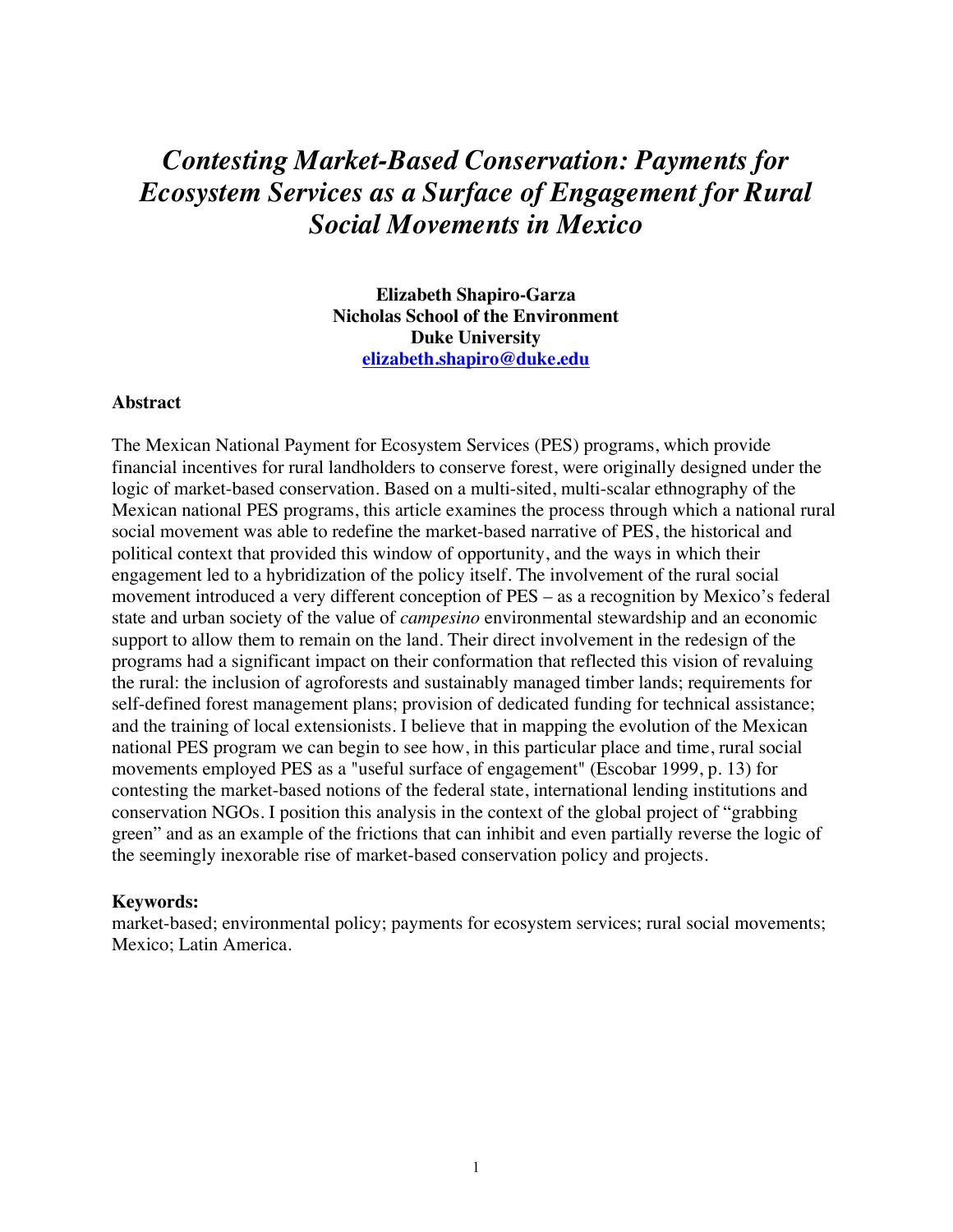# **La Disputa sobre la Conservación Basado en el Mercado: Los Pagos por Servicios Ambientales como Superficie de Articulación para los Movimientos Sociales Rurales en México**

### **Resumen:**

Los programas nacional de México para los pagos por servicios ambientales (PSA), que proveen incentivos financieros a propietarios rurales conservar su bosque, fue diseñado en base a un modelo de conservación basado en el mercado. Basado en una etnografía del programa Mexicano de PSA en mútiples sitios y a multiples escalas, este artículo examina el proceso a través del cual un movimiento social rural pudo redefinir la narrativa de mercado del PSA, el contexto histórico y político que facilitó este cambio, y las formas en que la participación del movimiento dio lugar a una hibridación de la política de PSA. La participación de este movimiento social rural introdujo una concepción distinta al PSA: como un reconocimiento por parte del gobierno federal de México y la sociedad urbano del valor del manejo sostentable de los campesinos y el soporte económico necesario para permitir que los campesinos se queden en sus territorios. La participación directa de los miembros del movimiento en la reformulación de los programas PSA tuvo un impacto significativo en su diseño en formas que reflejo su visión de "revalorar el campo": la inclusión de los sistemas agroforestales y los bosques bajo manejo activo para producción de madera, la definición autónoma de los planes de manejo forestal, la asignación de fondos específicos para asistencia técnica y la capcitación de profesionales 'extensionistas' locales. Al mapear la evolución de los programas Mexicano de PSA, se puede notar cómo, en este lugar y en este momento particular, los movimientos sociales rurales utilizaron al PSA como una "superficie útil de articulación" (Escobar 1999: 33) para disputar la supremacía de políticas ambientales basados en mercados como fue promovidos por el gobierno federal, los bancos multilaterales de desarrollo y las organizaciones no gubernamentales de conservación. Este análisis debe ser realizado en el contexto del proyecto global de 'saqueo verde' y como ejemplo de las fricciones que pueden inhibir, e incluso revertir parcialmente, la lógica del aparentemente inevitable ascenso de la conservación basado en el mercado.

#### **Palabras claves:**

pro-mercado, pol.tica ambiental, pago por servicios ambientales, movimientos sociales rurales, México, Latinoamérica.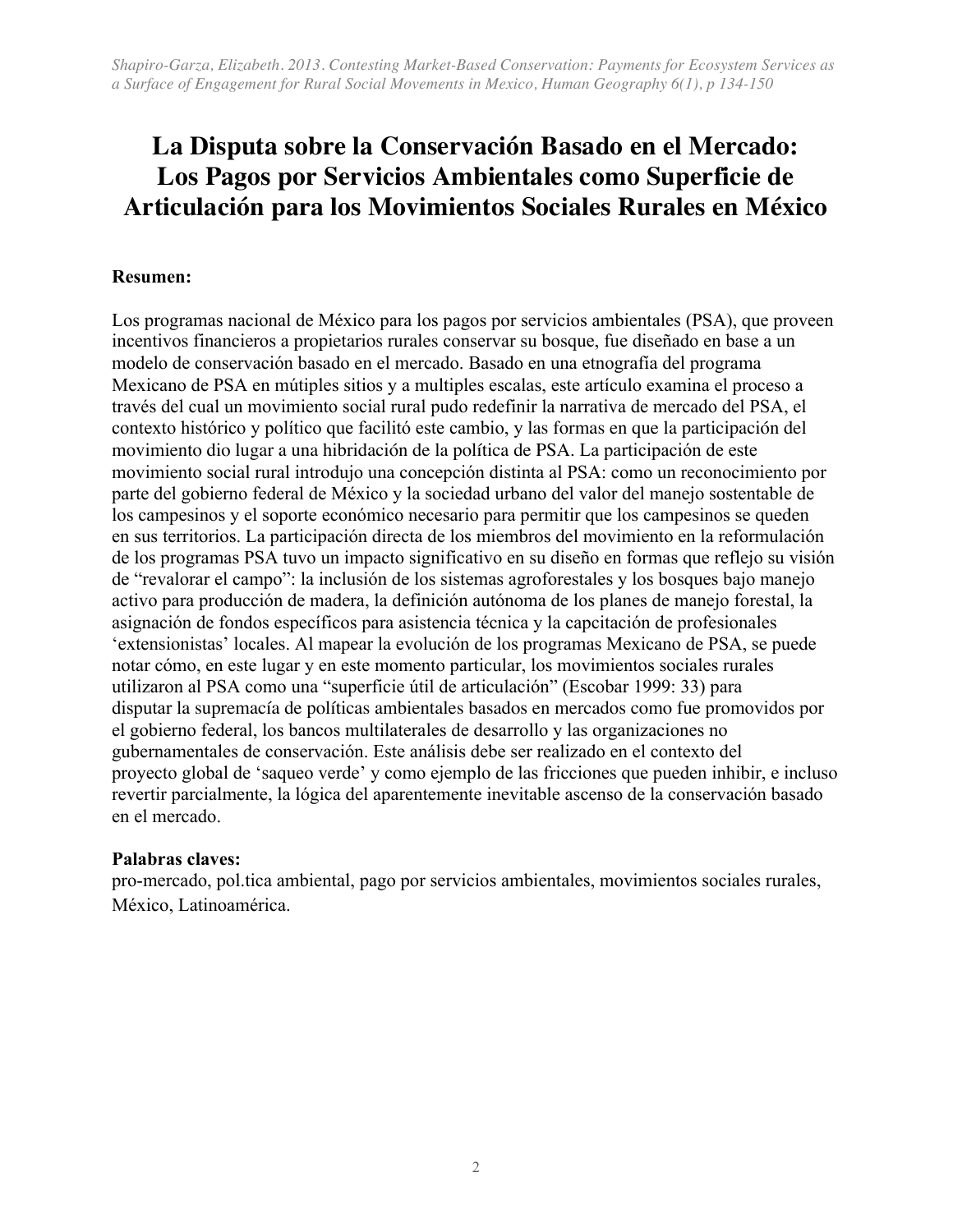## **Introduction**

On January 31, 2003, over 100,000 *campesinos* converged on the central plaza in Mexico City, the heart of the federal government and the nexus for social protest in that country, with numbers and directed purpose not seen since the agrarian reform movement of the 1930s (Carlsen 2003). A coalition of twelve peasant and indigenous organizations, *¡Movimiento el Campo no Aguanta Más!* (MECNAM), translated as "The Countryside Can't Stand Anymore!" had coalesced in response to the continued impacts of the neoliberal agriculatural policies of the 1990s on rural communities. They gathered that day to demand the renegotiation of the agricultural chapter of NAFTA and to force the Mexican state to, "Acknowledge the fundamental cultural role of agriculture and to break with the ideology that 'development' means to empty the countryside of farmers" (UNORCA 2007).

After a series of increasingly dramatic protests and prolonged negotiations, the government of then president, Vicente Fox, agreed to form MECNAM-headed working groups to discuss which rural policies would be addressed and how. The leaders of the environmental working group focused much of their efforts on pushing for the reform and expansion of a newly implemented federal Payments for Hydrological Services program that provided rural landholders in zones of water scarcity financial incentives for forest conservation. The end product of these negotiations the *Acuerdo Nacional para el Campo* (National Agreement for the Countryside), codified a number of groundbreaking concessions, including an agreement to form a second national PES initiative and to allow MECNAM representatives to serve on the design committee.

At face value, it seems strange that a rural social movement dedicated to combating what they themselves defined as "neoliberal policies" would so thoroughly embrace a market-based conservation program that proposed to privatize and commoditize the functions of rural ecosystems. However, the MECNAM representatives brought to the new program's design committee a very different conception of PES – as a recognition by Mexico's federal state and urban society of the valuable role of *campesino* environmental stewardship and an economic support to allow these stewards to remain on the land. The direct involvement of MECNAM in the design of the new PSA-CABSA program had a significant impact on its conformation that reflected this vision of revaluing the rural: the inclusion of agroforests and sustainably managed timber lands; requirements for self-defined forest management plans; provision of dedicated funding for technical assistance; and the training of local extensionists. However, perhaps the most profound impact of MECNAM's involvement in program design was in altering the policy makers' understanding of PES. They introduced a profoundly distinct vision of the inevitable connection between the production of "nature" and the cultural reproduction of its rural stewards that was in direct opposition to the market-based logic which constructs nature is divisible into autonomous economic units that can be assigned a monetary value, sold and traded. In doing so, these rural social movements directly contested the neoclassical economic theories that are the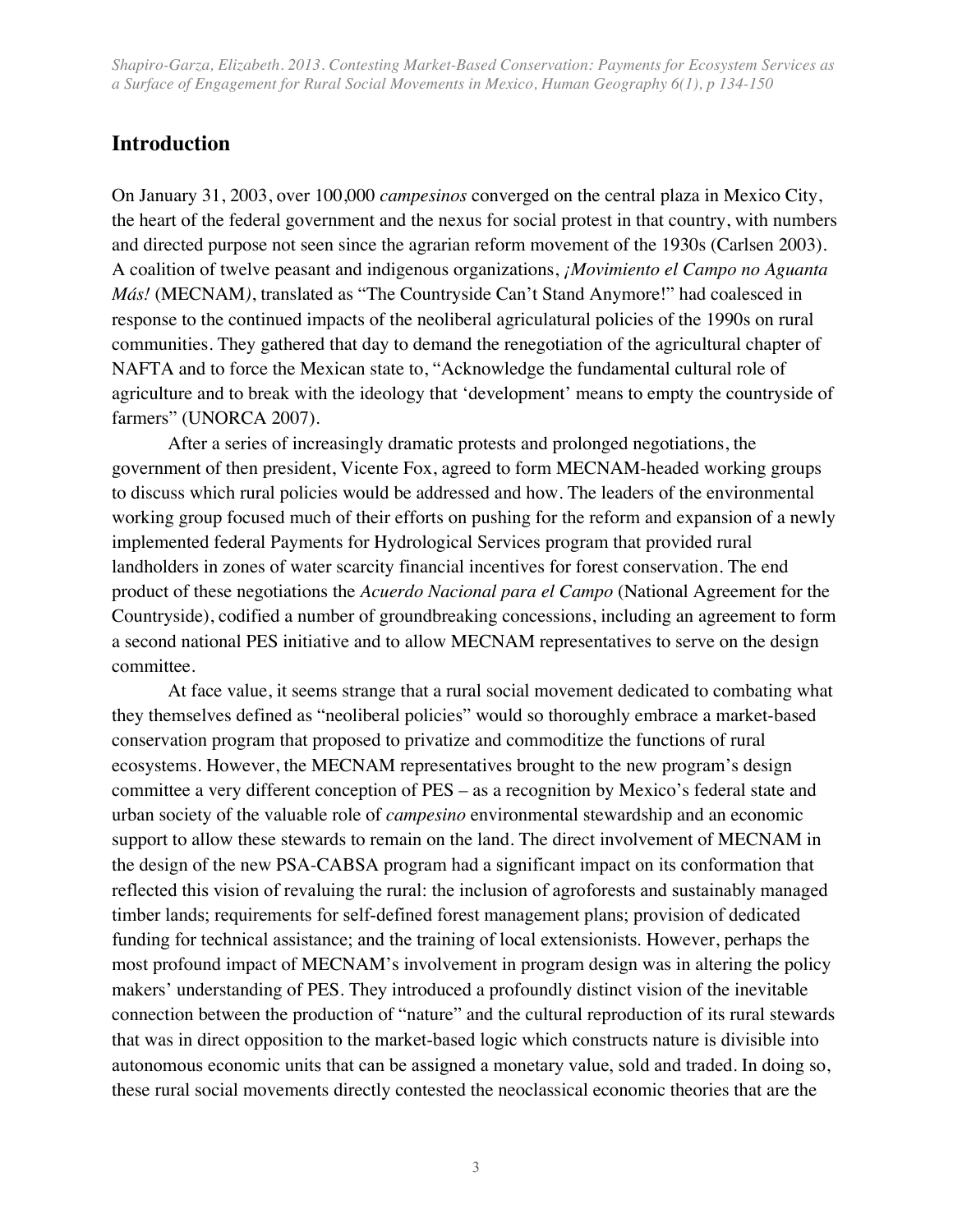foundation of PES, shifting the policy discourse that positions these payments as market-based financial incentives given to rational actors who would otherwise deforest toward a vision and practice of PES as societal compensation for the forest stewardship of *campesinos*.

This study is based on a multi-sited ethnography of the Mexican national PES programs. Methods included extensive interviews in Mexico and the United States with the actors primarily responsible for designing and implementing the Mexican PES program (N=73), semi-structured interviews with project participants in 32 rural communities in the Mexican states of Jalisco, Colima, Guerrero and Oaxaca (N=102), discursive analysis of project-related documents, summary statistical analysis of national demographic and geographic databases, and observation of national and international policy meetings. Fieldwork was begun in October of 2005 and is ongoing.

This article examines the process through which a rural social movement in Mexico was able to redefine the market-based narrative of PES, the historical and political context that provided them a window of opportunity in which to engage a national PES policy, and the ways in which this engagement led to a hybridization of the policy itself. I position this analysis in context of the global project of "grabbing green", the focus of this special issue, as an example of the 'frictions' that can inhibit and even partially reverse the logic of the seemingly inexorable rise of market-based conservation policy and projects.

## **Market-Based Conservation as a Useful Surface of Engagement**

In contesting the market-based logic of PES, MECNAM employed rich narratives grounded in the specific imaginaries of rural Mexico: references to *campesinos* as children of ever-sustaining *maize*, the power that results from *mestizaje* (racial and cultural mixing) that is part of Mexican national identity, and the undying ethos of the Mexican Revolution. However, it is important to recognize and situate these narratives in the context of broader discourses on the role of peasants in environmental stewardship that had been and continue to be generated by national and international rural social movements. .

The early 1990s saw a global rise in regional, national and transnational rural social movements. The reasons posited for this expansion include the harsh repercussions of the neoliberal agricultural policies first implemented in the 1980s, the openings presented by the transition to democracy in many developing countries, and the decline of the more traditional forms of political representation such as unions and political parties (Escobar & Alvarez 1992; Deere &Royce 2009). Latin American rural social movements are some of the largest and most active in the world, from national-level organizations such as the Movement of Rural Landless Workers (MST) in Brazil to regional organizations such as the Latin American Coordinator of Rural Organizations (CLOC) and the transnational La Vía Campesina (Wolford 2007; Wolford 2008; Baletti et al. 2008; Deere &Royce 2009; Borras 2012). These movements are highly networked and share many common dialogues, including critiques of neoliberal policies in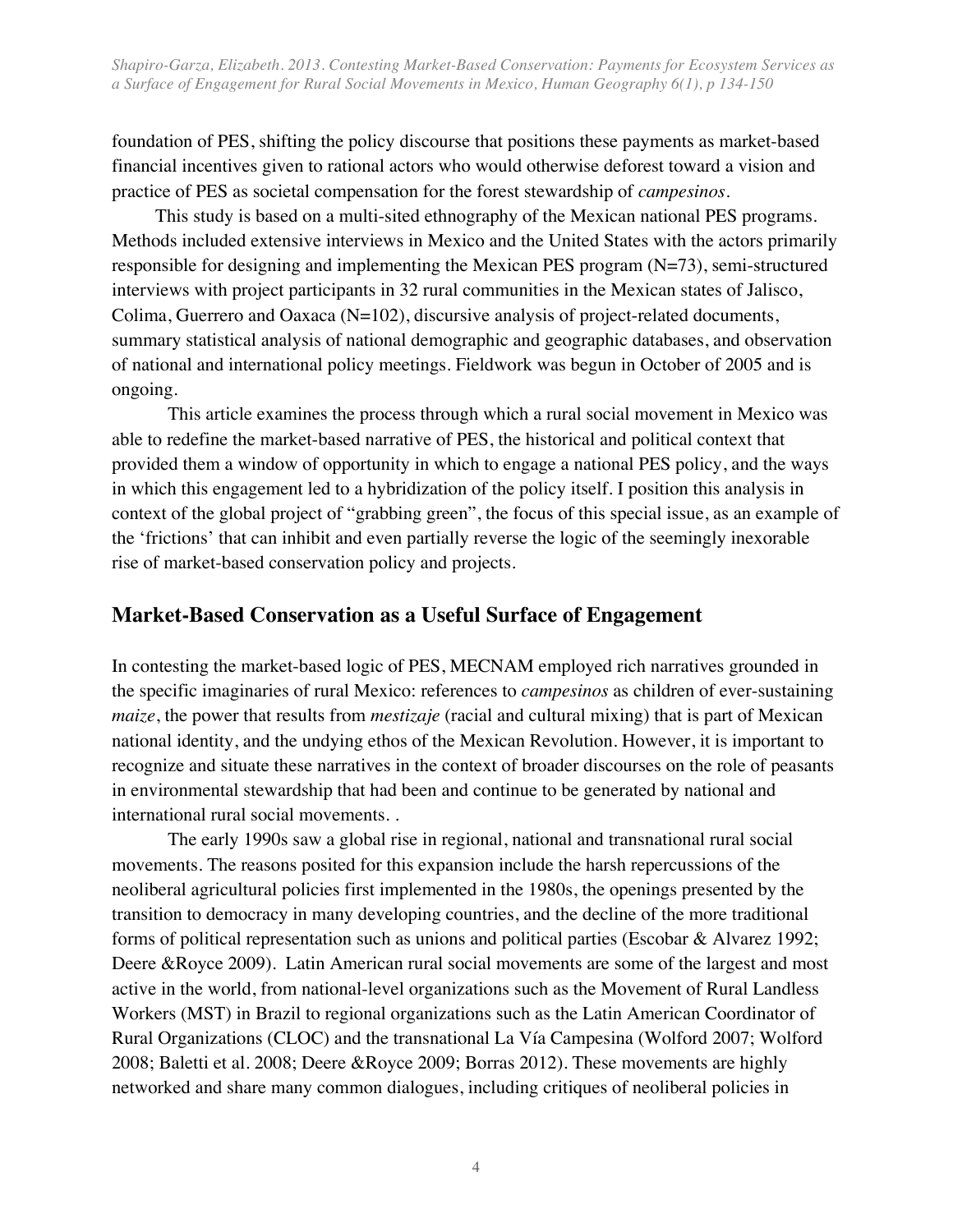agriculture, a commitment to social justice, and the promotion of an alternative vision of development that encompasses sustainable development, agrarian reform and food sovereignty (Deere & Royce 2009; Borras 2012). McMichael (2006) has characterized the "global agrarian resistance" as challenging the dominant framing of "development" in four ways:

"First, it inverts the current development explanandum, focusing attention on poverty as an outcome of, rather than a point of departure for, development (neoliberal style). Second, and related, it challenges the development telos of depeasantization, revalorizing rural cultural-ecology as a global good. Third, it subverts the subjective focus of development on individual responsibility by reasserting a political culture of solidarity. And fourth, it practises a multiperspectival politics, challenging the single-point perspective of the official development narrative." (p 472)

The environmental narratives employed by MECNAM were themselves a combination of home grown, place specific representations of rural reality and constructions that incorporated or built upon the narratives of these broader social movements. The international network of rural social movements has often contested what they view as a perverse and misguided focus on the intrinsic value of "nature" with no recognition of the intrinsic web of human construction or sustenance, others have found ways to appropriate these narratives to better fit the constraints and rural realities of the global south. As one example, Martinez-Alier (1995) found that, "There is at first sight a great distance between local movements and global issues. However, if we look a the defense of agricultural biodiversity…we notice an interesting phenomena: the use of global environmental ideas for local fights." (p. 88).

A number of scholars of Mexican rural social movements have theorized about the instrumental work such environmental narratives can accomplish, "against forces that seek to wrench [the *campesino* community] and the indigenous community, from whatever control of natural resources that they still hold – land, in the first place, but also biodiversity, forests, water, energy production and other raw materials" (Pickard 2004, p. 3). In his discussion of what he terms "ecological neo-Zapatismo", Victor Toledo (2006) reflects on the fact that the Zapatistas and other indigenous and rural movements have adopted the language of "sustainability", but that in doing so they are, "projecting beyond its most common meaning," (p. 3) to a concept that is encompassing of the necessity of human intervention to maintain the health and productivity of "nature". Mexican scholar, Enrique Leff (1998), is more explicit in his explanation of the basic utility involved in rural social movements taking on environmental rhetoric, claiming that, "The displacement of traditional human rights for [a rhetoric of] environmental rights… [allows them to discuss] the rights to self-manage their conditions of existence, which implies a process of reappropriation of nature as a basis for their survival and condition to generate an endogenous and self-determined process of development." (Leff 1998, p. 70).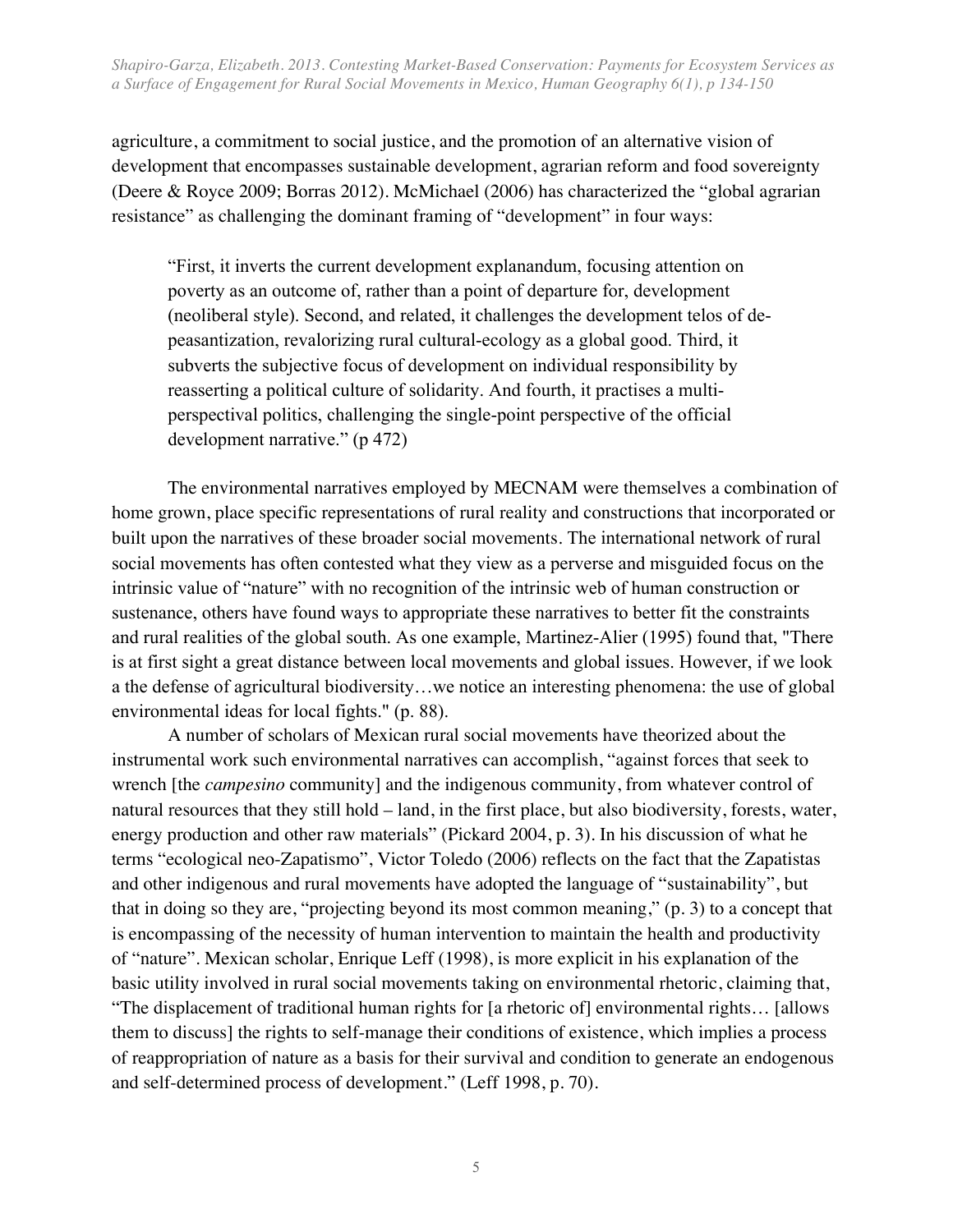I believe that in mapping the evolution of the Mexican national PES program we can begin to see how, in this particular place and time, rural social movements employed PES as a "useful surface of engagement" (Escobar 1999, p. 13), as a site of contestation with the federal state, international lending institutions and conservation NGOs. My research documents the processes through which social movements in Mexico adopted and effectively 'hybridized' PES as a rhetorical and conceptual tool to capture at least some of the "value", fictitious, imaginary or otherwise, produced through the national PES programs.

## **The Mexican National Payment for Ecosystem Services Programs**

Part of the larger global trend toward market-based environmental policies and programs (See the introduction to this special issue), payments for ecosystem services provide financial incentives to land owners to alter management practices in ways that increase the provision of functions of ecosystems that are directly beneficial to humans. The ecosystem services most commonly associated with PES initiatives are hydrological services, such as water purification and increased filtration into the water table or mitigation of flooding, biodiversity conservation, scenic beauty and green house gas sequestration. Although most PES initiatives are "marketlike" in that participation is voluntary, they provide incentives for conservation vs. penalties for degradation and contracts stipulate that payments are conditional on the conservation or improvement of the targeted ecosystem, few actual "markets" for ecosystem services have emerged, with most programs starting and remaining as subsidy programs by state or national governments or as part of larger projects of international conservation organizations (Wunder 2007).

Mexico's federal PES programs are the largest of only four other national-level PES initiatives in the world: Costa Rica's national PES program, China's Sloping Land Conversion Program, and the Conservation Reserve Program in the United States (Sanchez Azofeifa et al. 2007; Bennett 2008; Alix-Garcia et al 2012). Though their configuration has morphed over time, in their first years of implementation the Mexican programs were comprised of two federally funded branches: the *Payment for Ecosystem Services–Hydrological* (PSA-H) and the *Program for the Development of Markets for the Ecosystem Services of Carbon Sequestration, the Derivatives of Biodiversity, and to Promote the Introduction and Improvement of Agroforestry Systems* (PSA-CABSA). Both programs are administered by the Mexican National Forestry Commission (CONAFOR). Between 2003 and 2011, approximately 3.2 million hectares of forested land were entered into the programs and more than US\$489 million in Mexican federal funds were distributed to 5,967 communal or smallholder private property participants (CONAFOR 2012).

The first iteration of the national PES initiative, the PSA-H program first implemented in 2003, was strongly influenced by the discourse of international conservation NGOs and multilateral lending institutions that promoted market-based environmental policies a more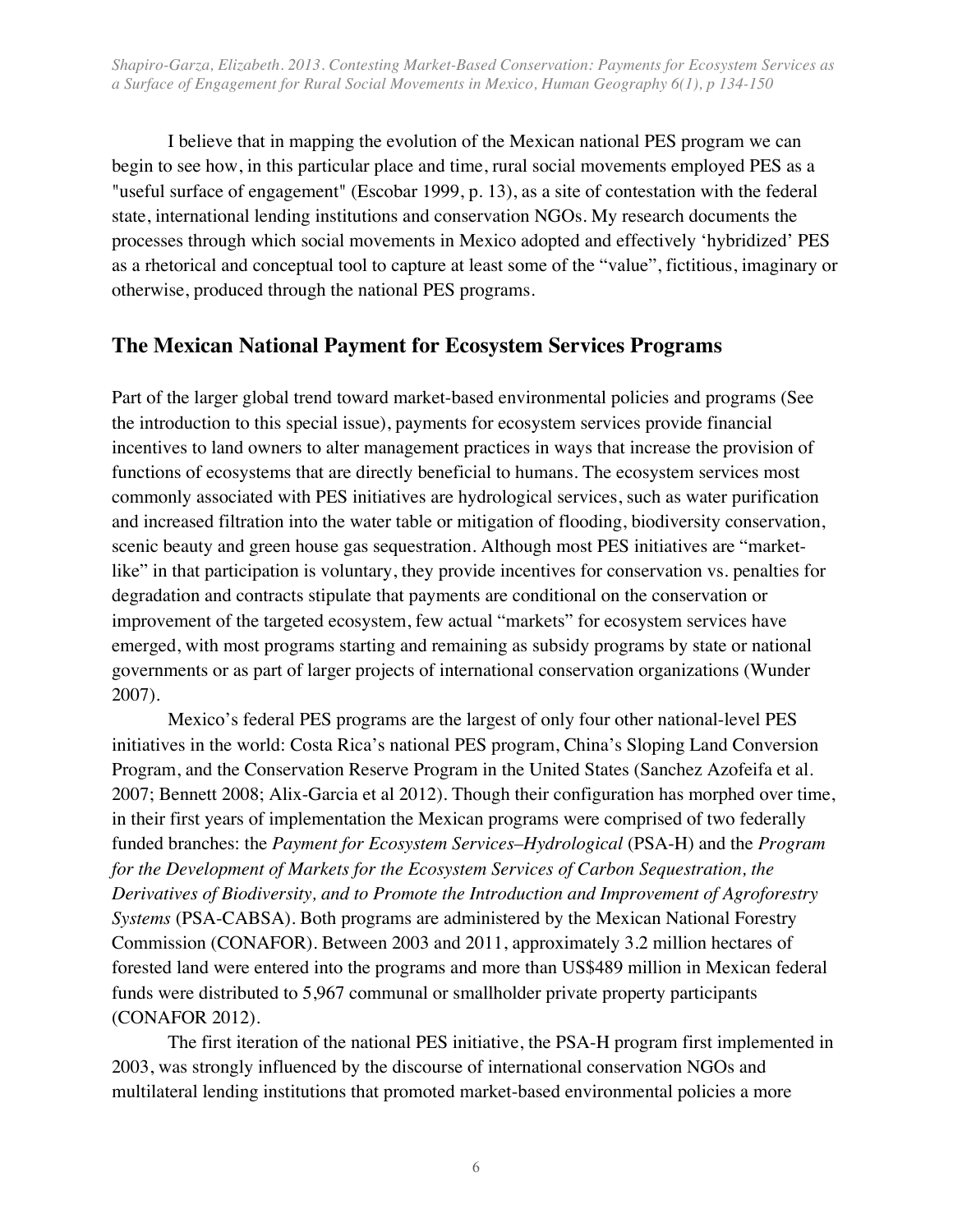efficient and effective than previous command and control regulatory approaches (McAfee & Shapiro 2010). The initial proposal for a national level PES program Mexico's Strategic Forestry Program 2025, a product of a 2000-2001 collaborative planning group made up of actors from the Inter-American Development Bank (IADB), the Finnish government and the Mexican Secretariat for the Environment and Natural Resources (SEMARNAT) (CONAFOR 2002). The proposal notes that Mexico's diverse and extensive forests offer enormous potential for carbon sequestration and a "comparative advantage" for biodiversity prospecting given the diversity and extent of its forests. However, this formative document, anchored by the conceptualization of PES as a market-based conservation solution, makes little mention of likely socioeconomic effects.

The design of the first PES program was led by a group of economists and is clearly based on neoclassical economic principles. The initial design team was made up of members of the Department of Policy and Environmental Economics at the National Institute of Ecology (INE), a federal environmental research agency, and economists from the Mexican Universidad Iberoamerican and Centro de Estudios y Docenia Económica and from the University of California, Berkeley, with the World Bank involved in an advisory capacity (Alix-Garcia 2005). The Bank's Mexican office also formed an advisory committee of academics and representatives from environmental NGOs, foundations, and municipal officials with PES experience, but the committee had little direct impact on policy formation (Muñoz-Piña 2008).

The final design of PSA-H policy was a mix of market-based environmental measures, strongly imposed federal control, and both conservation and poverty-alleviation criteria (McAfee & Shapiro 2010. It is very clear that the original designer's intention was for the program to serve as "start-up funding" for landholders who would, after the 5 year program contract ended, find way to sell the ecosystem services of their conserved forest on open markets (McAfee  $\&$ Shapiro 2010). To further these ends, they established two selection criteria intended to ensure demand and target the program to areas with the greatest potential for the formation of actual markets for hydrological services: 1) location upstream from a population center  $> 5,000; 2)$ location in recharge zones of overexploited watersheds.

Payment rates, which the design team had proposed be established based on the average opportunity cost of forest conversion to corn production, were instead, rather arbitrarily, based on the size of the budget. They were set at US\$36.40 per hectare/year for cloud forest because of their supposed superiority at producing "hydrological services", and US\$27.30 per hectare/year for other forest types. Five-year program contracts were signed with forest land owners, with annual payments made contingent upon verification through remote sensing analysis or site visits that no forest cover had been lost in the enrolled property. Lands managed for timber or agroforestry (crops grown under the shade of trees) were not allowed and the program contracts required that landowners take a "no-touch" approach to their forests, limiting all access and use of forest resources. As will be discussed in more detail below, this rather simplistic approach to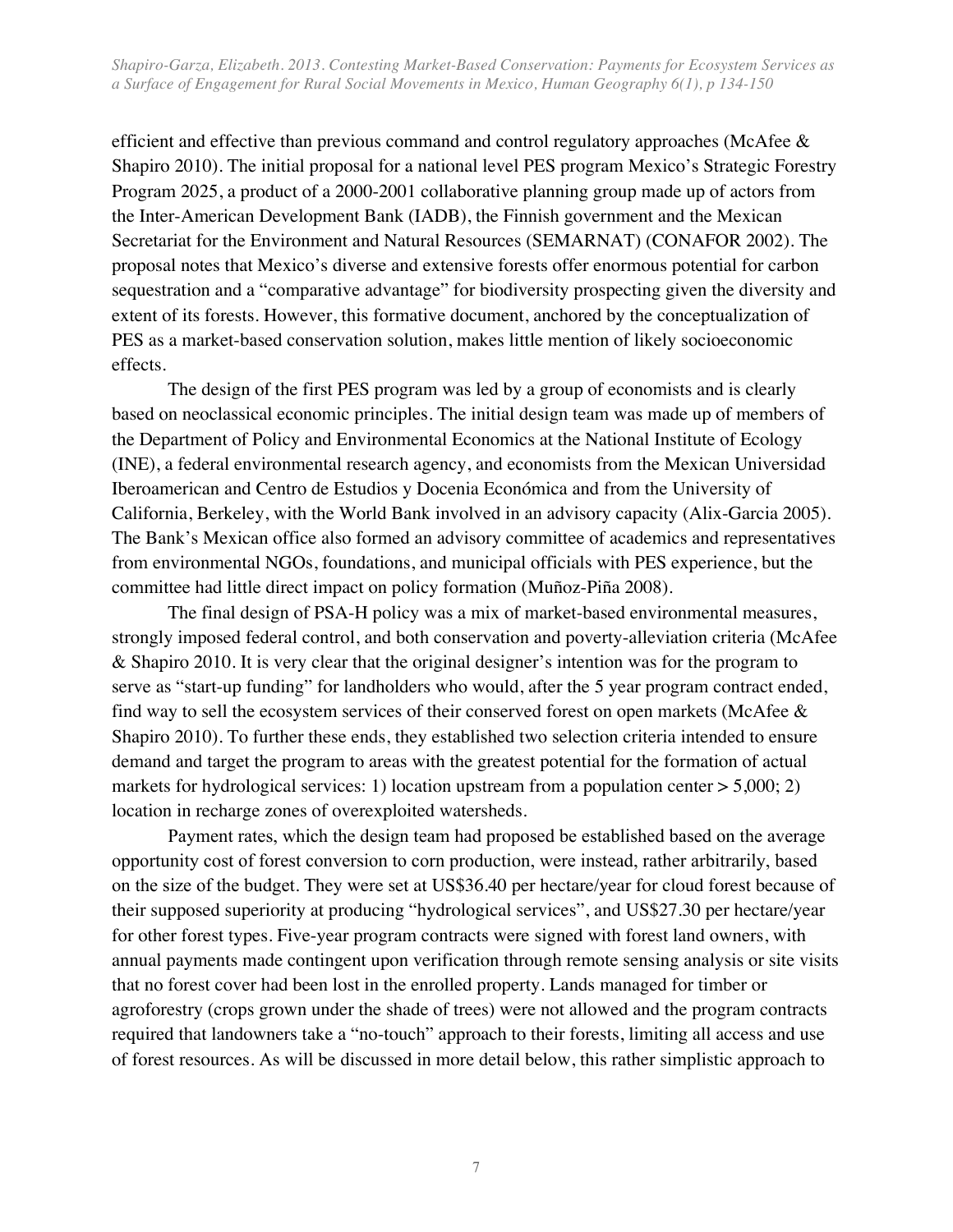both conservation and poverty alleviation was to be challenged with rural social movements fought their way onto the design committee of a second national PES program, PSA-CABSA.

Thus far, funding for the PES programs has come almost entirely from the Mexican federal government, albeit with an infusion of a US\$45 million loan from the World Bank and a US\$15 million grant from the Global Environment Facility (GEF) in 2007 that were meant to foster the development of true markets for the ecosystem services produced. Markets for the ecosystem services produced by program participants have largely failed to materialize and the program has for all intents and purposes become yet another federal rural subsidy program (for a more detailed analysis of the causes of this "market failure" see Shapiro-Garza Forthcoming).

## **Rural Social Movements in Mexico**

As was mentioned earlier, the assault on the market-based principles of the original national PES program was lead by a coalition of rural social movements that coalesced as MECNAM in 2003. In this section I explore the history of rural social movements in Mexico and discuss the convergence of economic crisis and political opening that lead MECNAM to organize and provided the opportunity, unheard of the history of agrarian mobilization in that country, of directly negotiating the terms of a federal level rural policy. Seizing this opening, MECNAM was able to insert their own vision of "conservation" and "poverty alleviation" into the policy design of the second PES program and into the hearts and minds of the policy makers.

From 1929 to 2000, Mexican politics were dominated at all levels by the corporatist rule of the Partido Revolutionario Institutional (PRI – Institutionalized Revolutionary Party). This dominance translated into pervasive, authoritarian clientelism, "the manipulative interplay of persuasion and coercion" (Hellman 1994, p. 127). In rural areas this clientelism meant vote buying, funneling of rural social services and aid through local PRI power brokers referred to as *caciques*, incorporation of social groups into state-controlled "movements", and active and brutal repression of any political opposition or non-state sponsored collective action (Fox 1994; Hellman 1994; La Botz 1995). In the 1980s, shaken by the economic crisis of 1982 and the loss of faith occasioned by the poor state response to the 1985 earthquake in the capital of Mexico City, the dominance of the PRI began to be slowly but successfully challenged both by reformers from within and social activists from without (Fox 1994; Preston & Dillon 2004). This period marked the rise of a strong network of civil society organizations and independent social and environmental movements in Mexico.

This corporatist dominance of the PRI party at all levels of Mexican politics led to a continual, primarily covert suppression of social activism. As their name, the Institutionalized Revolutionary Party, implies, PRI leaders were masters at "institutionalizing" political collective action. Unions, cooperatives, and political organizations were allowed to form, but only with the sanction and very close supervision of the PRI party. Rebellious groups who spurned the clientelism of the PRI system were often violently repressed (Hellman 1994; Fox 2007). The PRI

8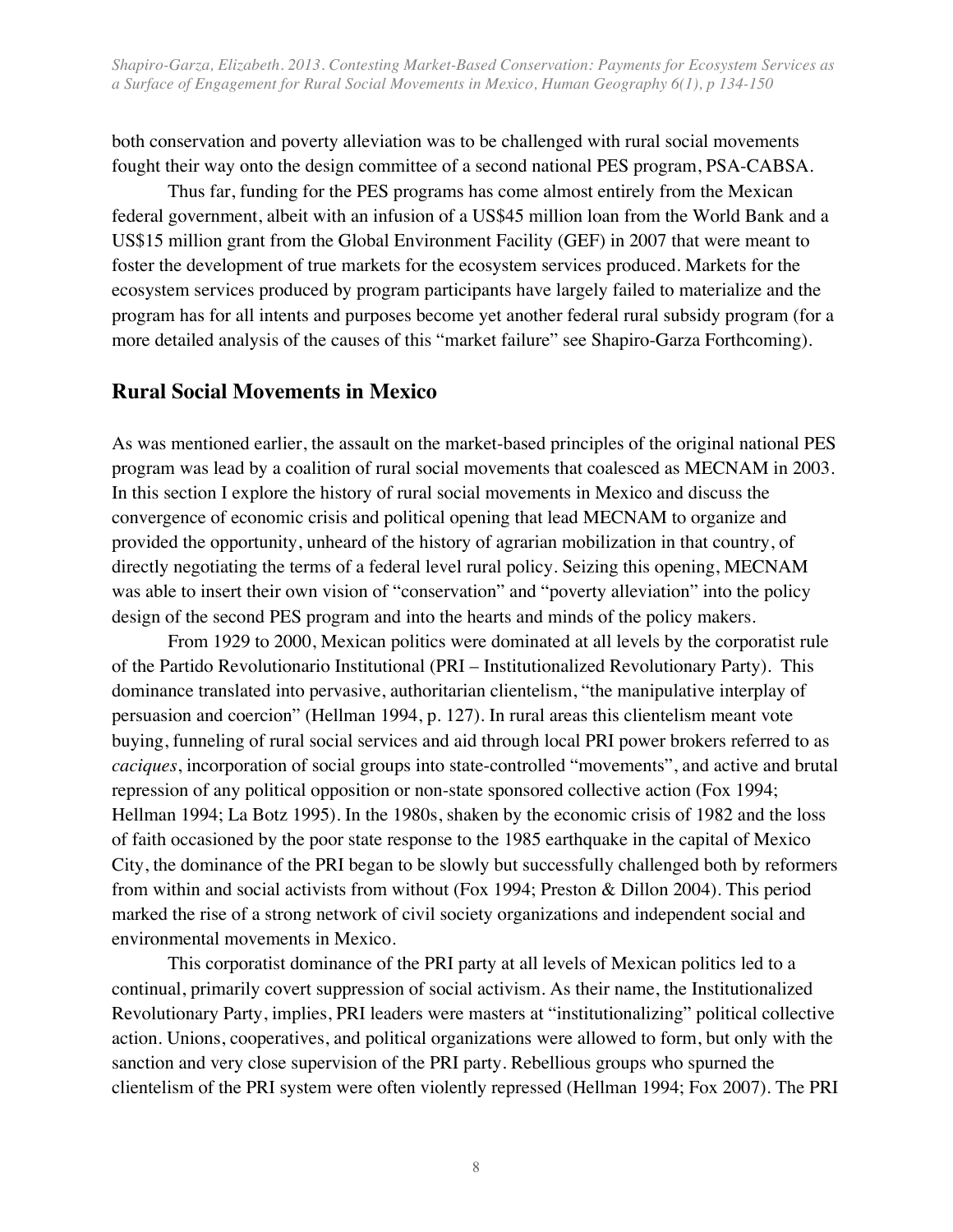party's dominance of civil society did wax and wane to some extent throughout the term of their rule, but it also evolved and became more sophisticated as the years passed. Hellman (2008) describes a particularly "nasty twist" of president Echeverría, who ruled in the name of the PRI from 1970-1976, as being, "the invention of peasant and workers' organizations that carried the names of existing militant peasant organizations but which were headed by people passionately loyal to Echeverría." (p. 69). The PRI-sanctioned organization of rural workers and peasants is called the *Confederación Nacional Campesina* (CNC - National Peasant's Confederation) (Hardy-Raskovan 1984; MacKinlay 1996). Athough it no longer entirely dominates rural politics in Mexico, the CNC still holds enough control among segments of the rural population that the Fox administration was able to use the organization to, on some issues and occasions, divide and conquer the MECNAM coalition (Fox 2007, p. 344).

The PRI began to lose its political stranglehold in the mid-1980s as the process of democratization and the growth of a relatively independent civil society developed. As the avenues for open political protest and active engagement of civil society organizations became available, the *campesinos* of México have devised various forms of resistance to the decreasing state support for small-scale, peasant production and the devaluation of their way of life brought about by structural adjustment policies and the aftermath of other neoliberal policy interventions such as NAFTA. A number of organized *campesino* movements were formed in the late 1980s and early 1990s, from organized armed rebellion in Chiapas and other southern states (Collier & Lowery Quaratiello 1994), to the resurgence of rural labor unions (MacKinlay 1996), to the organization of farmers' commodity cooperatives representing production as diverse as corn and coffee (Acuña Rodarte 2003; Aranda Bezaury 2003). These rural social movements have attempted to fill the gaps left by the withdrawal of state by replacing direct state price supports and services with cooperatives, state credit agencies with credit unions such as that of the *El Barzón* alliance, and corporatist membership organizations such as the CNC with more radical, independent associations of rural producers. Some of the most successful of these autonomous *campesino* organizations include the National Marketing Association of Rural Production (ANEC) and the National Union of Autonomous Regional Peasant Organizations (UNORCA), not to mention one of the most militant and influential of these movements, the Zapatista Army of National Liberation (EZLN) in the southern state of Chiapas.

As mentioned above, rural social movements in Mexico have become adept at appropriating environmental and social-liberal rhetoric (Bray 1997; Stolle-McAllister 2005; Harvey 2005). A discursive construct commonly employed by *campesino* organizations in Mexico and throughout Latin America is that of *revalorización del campo* (revaluing the rural), a call for political leaders to recognize the environmental, cultural and economic benefits provided to society through traditional rural stewardship and the integral, co-production of "nature". These movements have employed the concept of *revaloración* to counter the dominant narrative that has pervaded Mexican politics since the 1980's; that "development" must mean the industrialization of agricultural production and the movement of peasants into urban areas, their labor being more efficiently allocated to industrial production or the service sector. As Mexican

9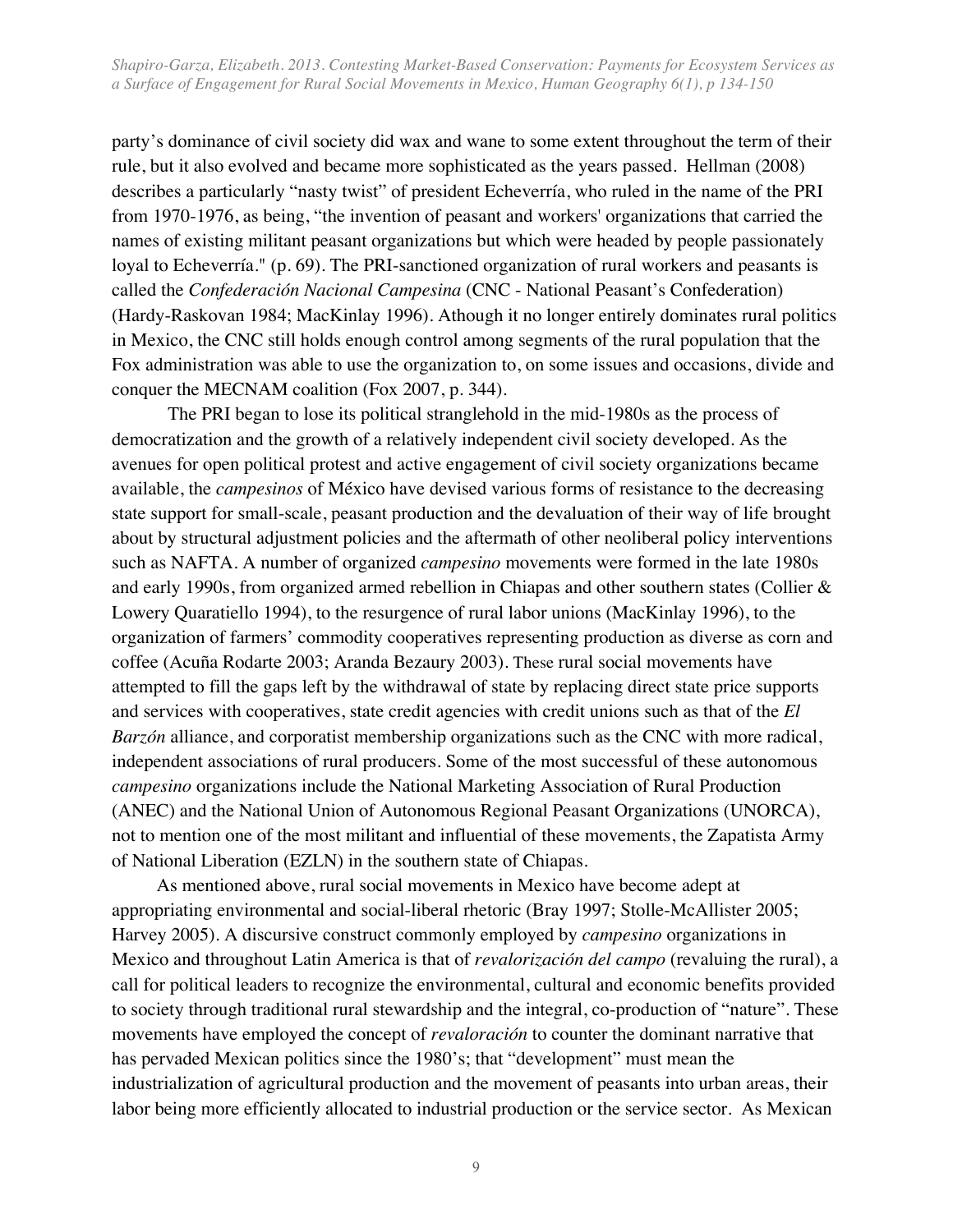and Central American *campesino* organizations proclaimed in the 2004 *Manifiesto de Xochimilco*, "You will not conserve nature by depopulating the countryside… To restore lost resources and equilibrium, what is missing is the restoration of a sustainable rural economy, capable of use without destruction." (CMDMIRP 2004, Point 12). This narrative, which attempts to make explicit the "value" of *campesino* environmental stewardship, was to dovetail nicely with the conceptual construct of PES as rural social movements rhetorically transformed the motive for these payments from an incentive to bribe potential environmental degraders into a financial recognition of value of and support for keeping peasant stewards on their land.

## **Hybridization of the PES Programs by Rural Social Movements**

As I mentioned in the introduction, the MECNAM coalition of rural social movements and organizations that coalesced in 2003 in coincidental conjunction with the implementation of the first of the national PES programs, was to have a have specific and significant impacts on the both the conformation of the policy and the ontological rationale of the policy makers.

UNORCA, a coalition of *campesino* organizations that first formed in the mid-1980s, was primarily responsible for motivating the wider union of *campesino* organizations into the MECNAM coalition starting in the year 2000 (UNORCA 2007). When the first national PES program, PSA-H, was introduced in 2003, MECNAM was just gaining enough critical mass to begin to make overarching demands of the federal government (Rubio 2007). Although not all MECNAM leaders agreed that the movement should embrace PES, the reform and expansion of the PSA-H program was to become the cornerstone of the movement's environmental agenda.

Some members of the MECNAM coalition, including UNORCA, originally denounced the national PES program, equating these market-based mechanisms with other "neoliberal" policies that could only disempower the rural poor. However, some of the organizations that were initially wary of PES were later integrally involved in promoting the program and the concept. UNORCA had been amongst a number of the MECNAM constituent organizations that had, in the month before the 2003 protests in Mexico City, led a protest against market-based conservation measures being implemented in the Lacandon region of the state of Chiapas, calling bioprospecting agreements, ecotourism and the commercialization of non-timber forest products, "A new form of plundering the lands and resources of indigenous communities by private interests and transnational companies." (UNORCA 2002). And yet one of UNORCA's leaders agreed to serve on the PSA-CABSA design committee, and by the time of the organization's national level meetings in 2009, "environmental services providers" were counted among their 2,792, "regional and grass-root" constituent organizations (UNORCA 2009). It is important to recognize that this apparent change of heart by UNORCA and other MECNAM organizations may not signal a complete acceptance of PES, but more a means of capturing the, "perhaps scarce but not unimportant monetary resources that circulate in the rural economy."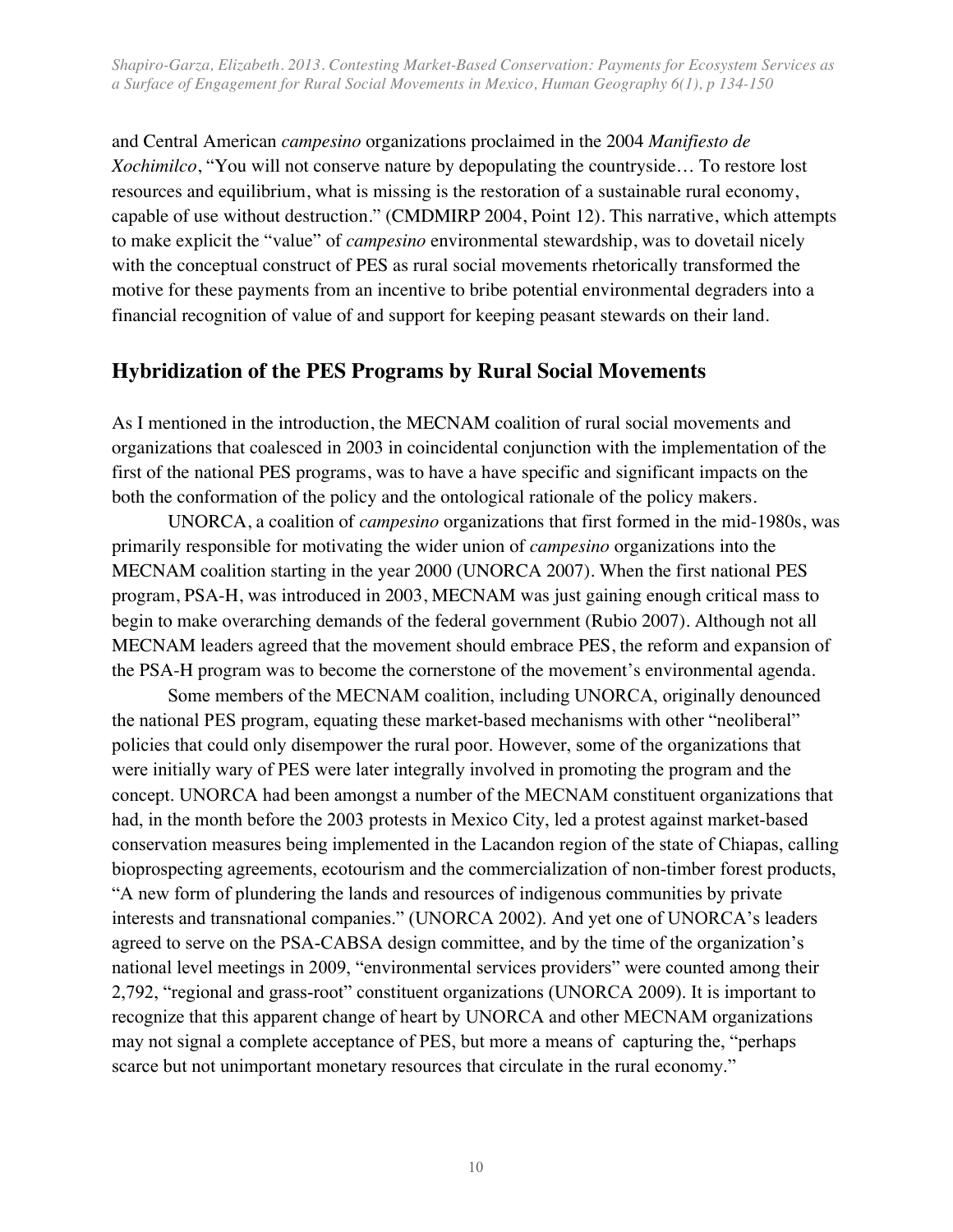(Lindemann 2006, p. 55) while still maintaining relative autonomy from the influence of the federal state.

As mentioned in the introduction, after a series of MECNAM-led large and dramatic street protests at the beginning of 2003, the administration of President Vicente Fox agreed to negotiations in which all federal rural policies would be reviewed by MECNAM working groups. Although not granted the power to change policies, these groups would be spaces in which movement representatives could negotiate directly with state agencies. Because the Ministry of Finance had officially designated the new PES program as a rural subsidy, it too was open for review (Alix-Garcia 2005). The MECNAM Environment and Rural Development working group developed a report based on their negotiations that listed six basic, "proposals for valuing the environmental functions of *campesino* agriculture." (Marielle & Aguilar 2003, p. 1). Proposal number one called on the Mexican state to, "revalue the multiple environmental, social, economic, and cultural functions that *campesinos* carry out as guardians of our natural resources." (Ibid, p. 2). The report claimed that rural poverty and emigration was weakening the ability of *campesino* families and communities to continue to steward the country's natural resources, and argued that, in order to ensure that this traditional stewardship continued, the state should revalue *campesino* labor in a way that was, "not just words and promises, but which establishes mechanisms of economic compensation." (Ibid, p. 2). Not surprisingly, one of the primary policy foci of the working group was the expansion and reform of the recently implemented federal PSA-H program. The reforms that they advocated for included restricting the number of private landholder participants and instead targeting economically marginalized *ejidos* and indigenous communities, raising per hectare payments, and including productive forest ecosystems such as sustainably managed timber and shade grown coffee (Alix-Garcia 2005). MECNAM continued their protests and direct negotiations and, after some bureaucratic and political resistance, US\$9 million in federal funding was set aside for a second PES program the total allocated to the PSA-H program.

In April of 2003, then President Fox signed the *Acuerdo Nacional para el Campo* (National Agreement for the Countryside), that codifying the agreements reaches with the MECNAM-affiliated working groups (Diario Oficial de la Federación 2003). Though CONAFOR initially resisted, a committee was formed to design the second PES program. The committee was made up of six representatives from MECNAM's civil society organizations as well as members from CONAFOR, the original PSA-H design team, and two government ministries. As one of the MECNAM representatives said, this committee, "was supposed to be a dialogue that combined the experience of government agencies and civil society organizations to create a program with real impact." (Interview June 16, 2006).

A number of the federal policy makers who were forced to negotiate the terms of the second PES program have admitted that they at first perceived the MECNAM representatives as mercenaries intent on hijacking an environmental incentives program to alter it to yet another federal rural subsidy for their constituencies. The MECNAM representatives I interviewed admitted that they did see the potential for PES program funding to fill some of the holes left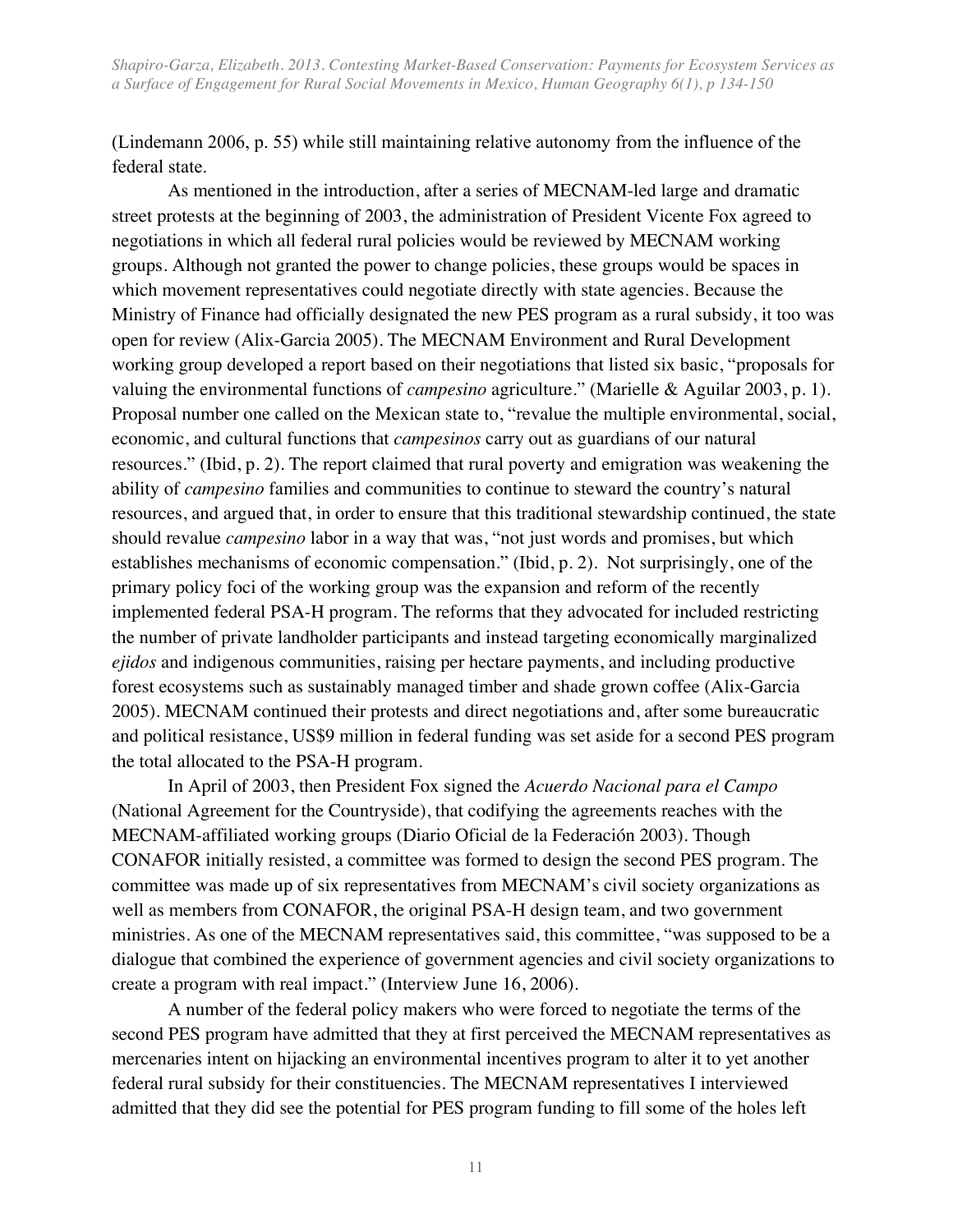after the withdrawal of rural production subsidies, technical assistance and price supports the resulted from NAFTA and the multiple rounds of structural adjustment initiatives in the 1980s and 90s (Marielle & Aguilar 2003). However, these leaders also viewed their positions on the design committee as a chance to alter both the narrative and the policy practices surrounding PES in Mexico as well as contributing to a larger project to "revalue the rural" by framing PES as a recognition by the federal state and society write large for *campesino's* contributions to environmental stewardship. As one MECNAM leader expressed it, PES is:

"A new type of relation within a country and between countries. It is not just about sales and monetary gains, it is new a form of relationship: between the city and the countryside; industries and *campesinos*; developed countries and undeveloped countries; regions that are producers of waste and those that are producers of oxygen." (Interview November 22, 2005)

This vision of PES, not as an opportunity to introduce market-efficiency into conservation, but as a renewed recognition of the essential relationship between the traditional rural and the industrialized urban, is strikingly distinct from that of the original PSA-H program design team and it was to have very specific repercussions in the policy design of the second PES program.

The design committee for the new PES program included representatives from CONAFOR, INE, SEMARNAT, the National Water Commission (CNA), two coffee producer associations (CNOC and CEPCO) two community forestry organizations, Mexican Network of Peasant Forestry Organizations (Red-MOCAF) and the National Union of Community Forestry Organizations (UNOFOC -), a recently created coalition of organizations implementing PES programs in the state of Oaxaca (SAO), and UNORCA the previously mentioned national network representing *campesino* and indigenous organizations..

There had been an early and persistent political focus at the federal level on employing the PES program, at least rhetorically, as means to address rural poverty. The link between PES and poverty alleviation, as conceived by the program's original designer and the executive branch that was to become one if its greatest champions, is very direct. According to this view of PES, contracts are signed with poor rural land holders to abandon any use or management of their forest. The infusion of cash reduces poverty and the change of land use practices conserves forests, which in turn produces ecosystem services. This simplistic approach fails to take into account the complex, multi-faceted and interlinked causes and solutions of both poverty and environmental degradation.

The representatives from MECNAM introduced subtler conceptualizations of both "conservation" and "poverty alleviation" into the dialogue of the PSA-CABSA design committee that were to have substantial impacts on the policy itself. This understanding of inextricable web of relationship between the ecological and social systems of rural Mexico was articulated in an evaluation of the PSA-H program published by a national level research NGO linked with community-based forestry issues and initiatives and to which a number of MECNAM leaders are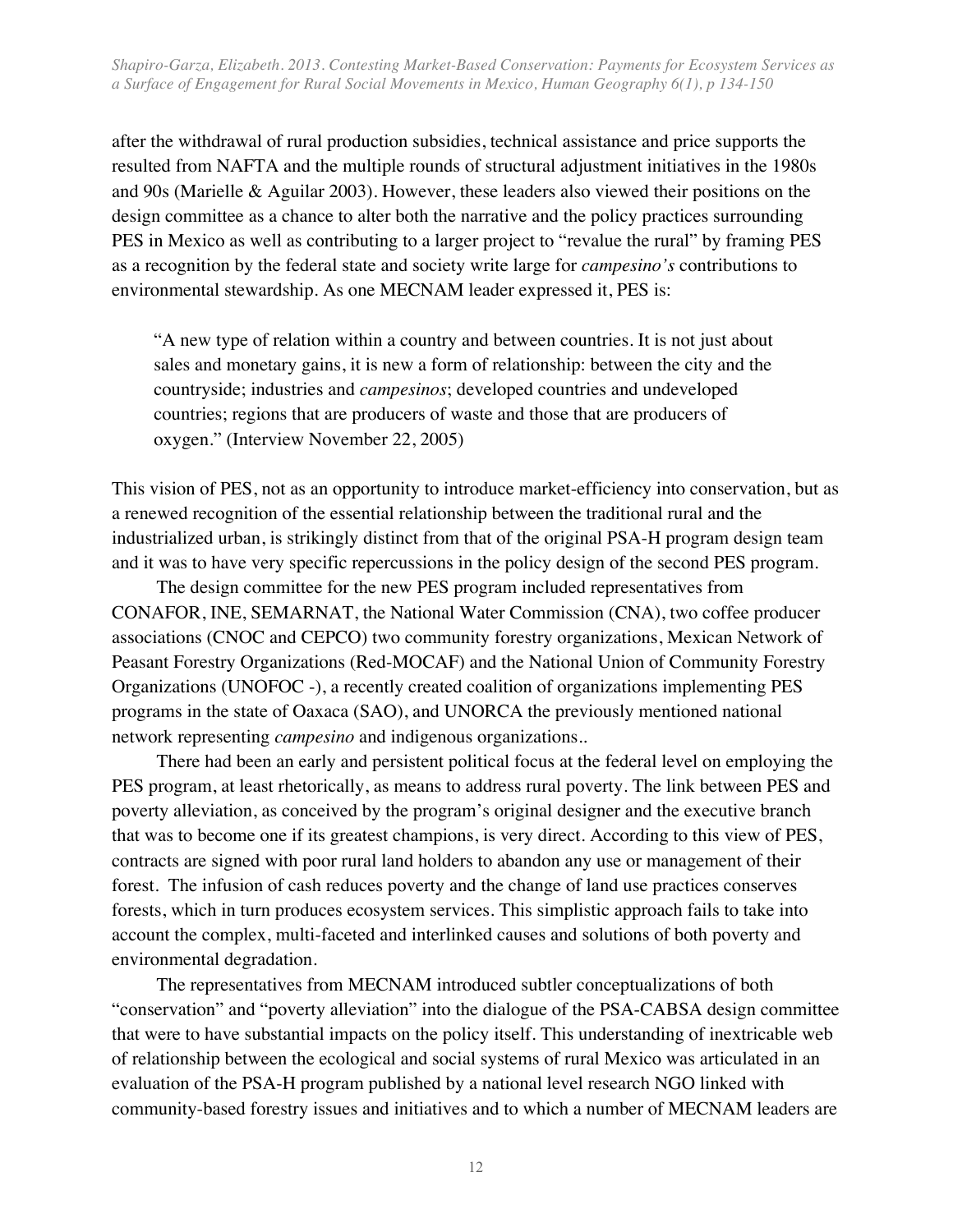connected, the Mexican Sustainable Forestry Advisory Committee (CCMSS). The report states that, the PSA-H program promotes "rent-seeking" behavior in participants because it, "Does not require clearly defined actions and responsibilities in relation to forest management." (Merino-Pérez et al. 2004 p. 5). As a MECNAM representative on the PSA-CABSA committee member stated, "The PSA-H program did not have a great impact on the communities where they were implemented because there was no requirement that they actively manage [the forest in the program], only that they not touch it." (Interview June 16, 2006). The CCMSS report warns that lack of requirements for active forest management makes enrolled forest, "Even more vulnerable than those that are managed for commercial production," and that the no-touch provisions could, over a long period, "Contribute to the process of abandonment of the forest and the people who live in forested regions." (Merino-Pérez et al. 2004, p. 6).

MECNAM representatives brought to the PSA-CABSA negotiations table this view that "management" of forest ecosystems for the production of both ecosystem services and rural "poverty alleviation" is not antithetical to the conservation of forests and the ecosystem services they produce, but is in fact necessary to achieve either. This clashing of two distinct conceptualizations of the meaning and means of PES translated into a number of specific policy recommendations introduced by the MECNAM representatives and adopted into the PSA-CABSA rules of operation: requirements that participants develop active forest management plans, provision of designated funding for technical assistance to develop the plan and provide training in sustainable management practices, and the inclusion of highly managed agroforestry systems as eligible for forest conservation funding.

The representatives of the MECNAM recognized that rural communities face enormous financial and knowledge barriers in quantifying, monitoring and managing for environmental services and in creating or negotiating with existing market for the services produced. They also worried that the direct payment approach, with the annual payments from CONAFOR being deposited directly into the community treasurer's account with no stipulations as to how the funding would be spent, would do little to promote true and lasting community development. As the CCMSS report concludes, "Compensation with the PSA-H program is limited to economic payments, with no consideration of other types of compensation that various service users could support, such as: access to training and technical assistance, preferential markets, certification, etc." (Merino-Pérez et al. 2004, p. 9). The MECNAM members argued for and won specific funding for technical assistance for development of management plans and for training of local extensionists. While these may seem like small changes, they represent an attempt to turn the simplistic notions of poverty alleviation first proposed by the designers of the PSA-H program and later supported by Mexico's president into self-defined, meaningful and long lasting rural development.

The process of combining these two very distinct approaches and perspectives into hybridized whole was a long and contentious process: more than thirty meetings were held before the new PES program's rules of operation were finalized in 2004. After the first year, funding for the program was halved every year from 2004 through 2006. Though CONAFOR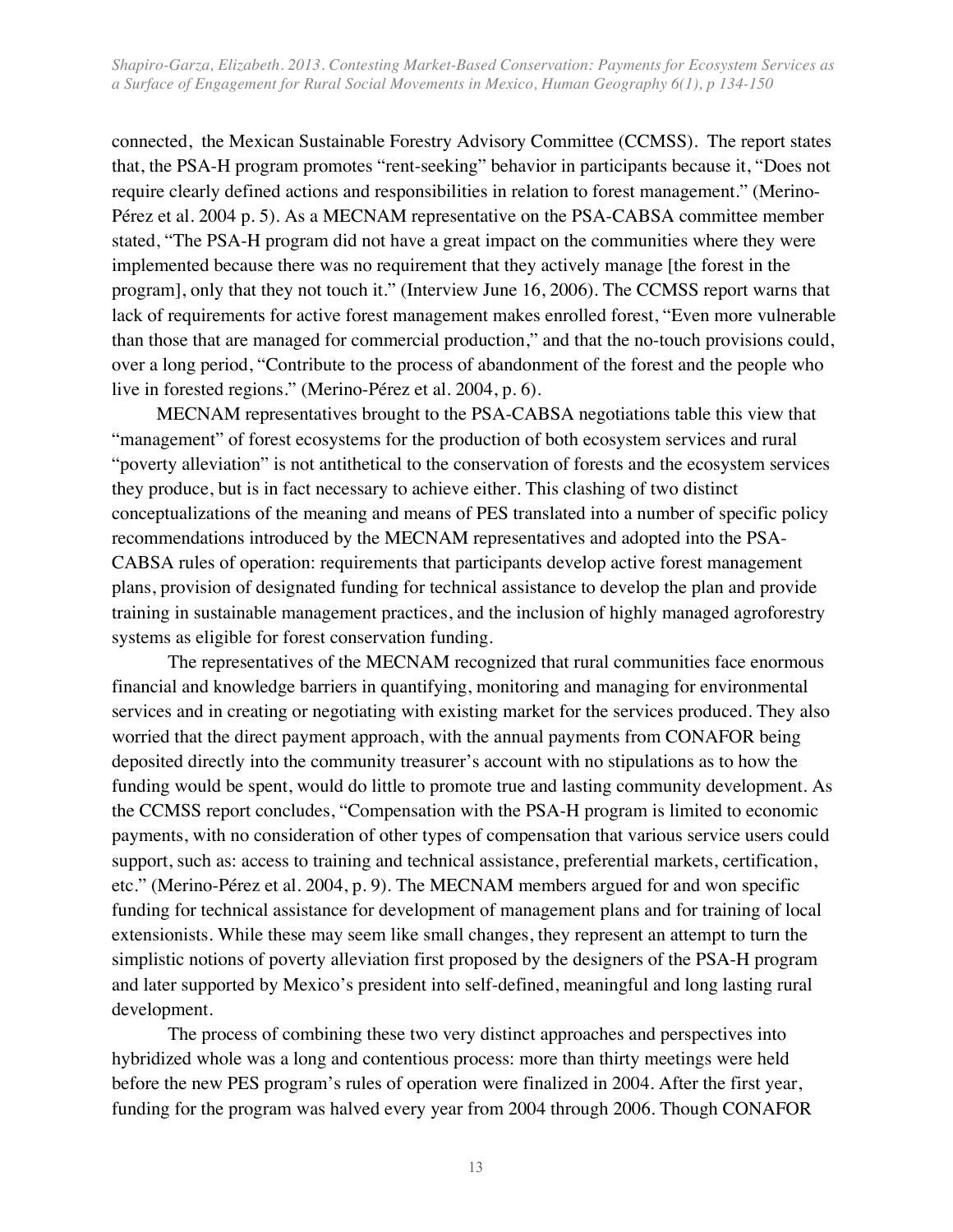claimed that these cuts were due to low enrollment rates, it had never throughly promoted the program. As one of the MECNAM representatives from the design committee stated when asked to interpret this lack of administrative support, he stated that it was, "a form of vengeance on the part of the government because the *campesino* movements forced them to the table and made them make concessions." (Interview, June 29, 2006)

In 2006 CONAFOR consolidated PSA-H, PSA-CABSA, and several other programs under the rubric of a single program, ProÁrbol, ostensibly to streamline administration. The PSA-H and PSA-CABSA oversight committees were disbanded. The new oversight committee selected for new ProÁrbol program represented a much less diverse, and subsequently less contentious group, with representatives from CONAFOR, SEMARNAT, and the "social, forest industry, forest management professional and academic" spheres but, no members from the original PSA-H National Institute of Ecology (INE) design team nor from the MECNAM coalition (CONAFOR 2006, p 5). However, the Mexican office of the World Bank incorporated the disenfranchised MECNAM committee members into a PES policy advisory group, and while its members have no voting power in the new PES program, it continues to meet with the CONAFOR administrators of the program three times a year and policy changes proposed by the group are still being incorporated into the yearly rewrite of the program rules.

The MECNAM-led reforms agreed upon in the 2003 National Agreement for the Countryside were for the most part weakened or subverted entirely by the administration of then president Vicente Fox and the federal agencies it oversaw (Rubio 2007). The PSA-CABSA program has been characterized as the exception by many involved. As one of the leaders of the MECNAM stated, this PES program was, "one of the few processes in which the federal government accepted a multilateral process with *campesino* and civil society organizations." The same leader also stated that he viewed the involvement of MECNAM in the design process for the PSA-CABSA program as having had three more profound impacts on the mentality of the policy makers: "That it was accepted that active management is not antithetical to conservation; that the mulitifunctionality of ecosystems was recognized; and that, ultimately, it is not just a payment but a true contract." (Interview, June 29, 2006).

While I have detailed above the ways in which participation of MECNAM members in the PSA-CABSA design process led to very specific changes to policy, this interaction also brought about a certain amount of hybridization of "bureaucratic knowledge" as well (Rocheleau 2008). In interviews with the CONAFOR administrators on the PSA-CABSA design committee it became clear that the involvement of MECNAM's representatives had had a lasting impact on their conception of both the function and functionality of PES.

In an interview with the national director of the CONAFOR PES programs, he stated that his interaction with the MECNAM had radically changed his views about the role of the rural poor in environmental degradation. He said, "Before, I thought of *ejidos* as only resource degraders. I learned that often they degrade only because they don't have resources to invest in adequate management." (Interview Nov. 17, 2006). He also claimed that his interaction with MECNAM had changed his view on the very mechanism of PES, that, "You can't just give out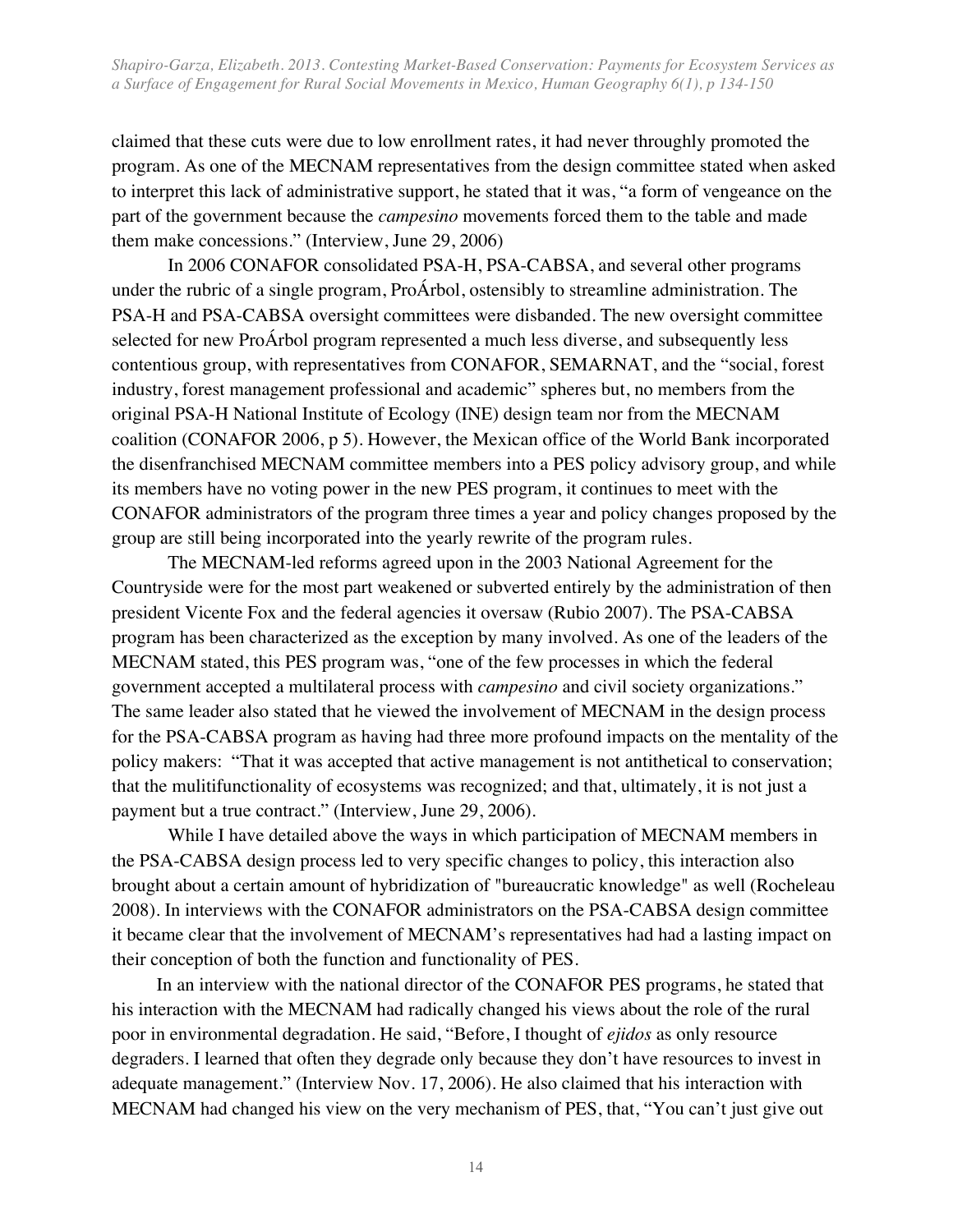the money and expect that it will cause conservation," but that active engagement of intermediary NGOs at the community level along with funding for technical assistance and monitoring are crucial. (Interview Nov. 17, 2006). These changes in perspective by program administrators were key in maintaining the innovated policy mechanisms introduced by MECNAM after they had left the negotiation table.

While MECNAM eventually lost its seats on the design committee, the distinct vision of PES that they had introduced continued to affect PES policy. When the PSA-CABSA and PSA-H programs were integrated in 2006, instead of cutting the innovations introduced by MECNAM representatives, they were brought into the rules of operation for all PES programs: requirements for forest management plans and targeted funding for technical assistance and capacity building. Although the portion of the PSA-CABSA program that specifically targeted agroforestry systems was cut, in 2010, CONAFOR agreed to allow enrollment into the PSA-H program of a limited number of hectares of actively managed agroforestry systems or timber lands in the regrowth phase as long as a sustainable harvest management plan was in place.

Although the MECNAM coalition eventually disintegrated as the result of internal conflicts and external pressures, the *campesino* movement in Mexico remains strong. In the beginning of February 2008, the majority of the member organizations of MECNAM joined together along with labor and student organizations on a march to Mexico City's Zocolo to commemorate the MECNAM protests five years earlier. Shouting, "*Sin maíz, no hay pais!"* (Without corn there is no country!), these *campesinos* again demanded the renegotiation of the agricultural chapter of NAFTA and an end to the government's neoliberal politics. As the one of the coalition's leaders proclaimed, "The imperialists want to burden their own crisis on Mexico's back and it is for this reason that [President] Calderón does everything possible to pass structural reforms. But the government forgets that we are an invincible people, that we are the children of maize and that we will only die when the sun dies." (Pérez et al. 2008, p. 2)

## **Conclusions**

While never idealizing *campesino* land management nor essentializing their role to that of noble savages or environmental angels, MECNAM representatives brought to the PSA-CABSA policy negotiations a discourse that represented these small holder rural producers as knowledgeable and necessary stewards protecting their forest from pests, disease, fire, illegal logging and poaching while at the same time relying on these natural systems for their physical sustenance and cultural reproduction. These actors also introduced a more holistic definition of "ecosystem services" and their necessary co-production with rural communities that was to have profound and lasting impacts on the specific design of national PES policies in Mexico and on the policymakers themselves. This conceptualization of PES and what it should accomplish was at the base of the policy reforms introduced by MECNAM representatives: allowing enrollment of highly managed agroforests and timber lands; requiring that participants develop and execute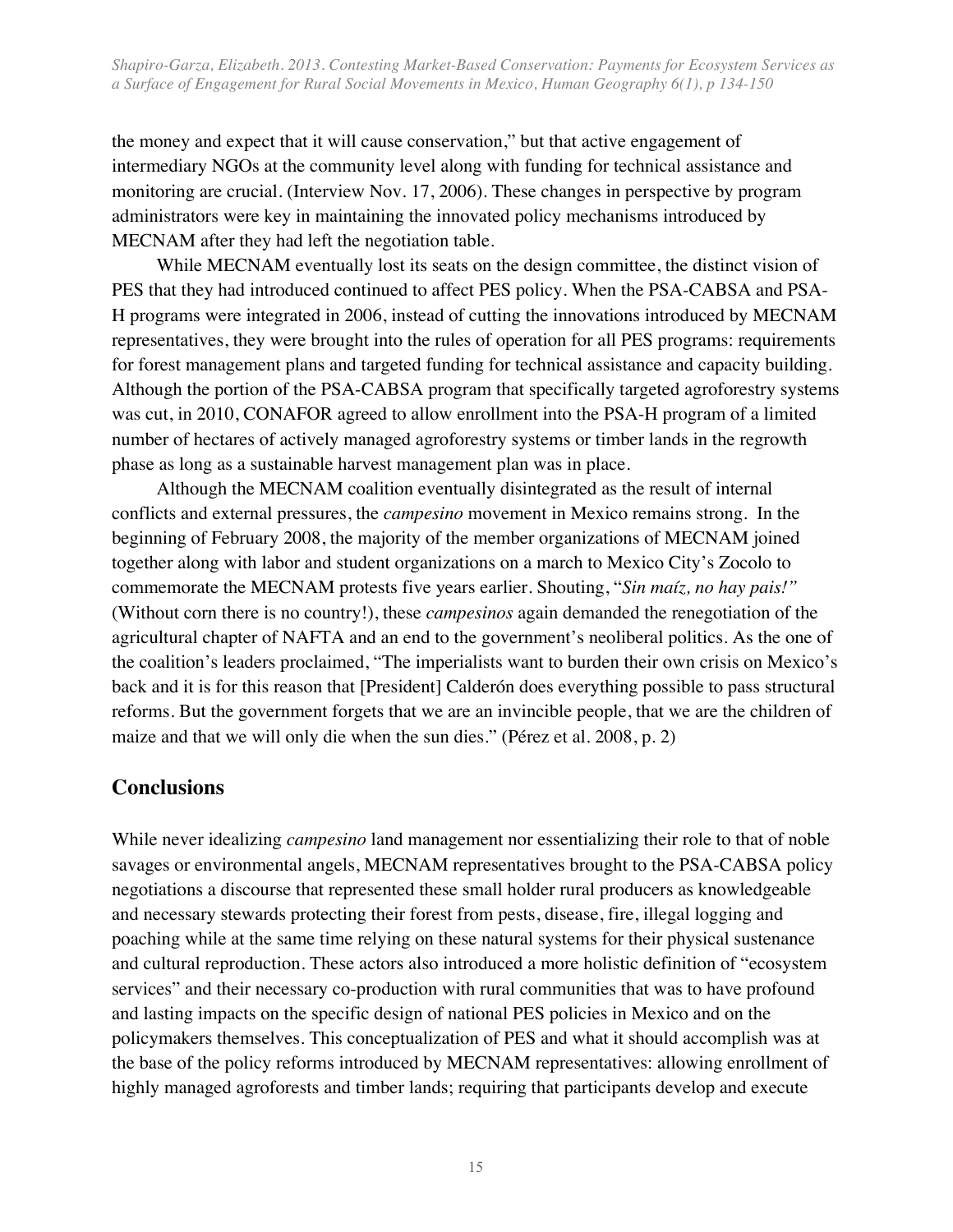forest management plans; and providing dedicated funds for technical assistance and training of local extensionists.

In engaging with the national PES programs, MECNAM was, on the surface, simply playing the age-old political game of bringing federal subsidies home for their struggling rural constituents. In fact the battle had much more profound implications for redefining and reallocating both the blame and the value produced through PES. While the concessions they won in policy design may seem small, they represent a substantial shift away from the standard, market-based ontology of PES. In the discourse of PES represented by international environmental NGOs and multilateral lending institutions, and reproduced by the designers of the original national PSA-H program in Mexico, payments represent a bribe to rational economic actors who would otherwise clear cut their forests for more lucrative uses and as a first step in the process of separating, dividing, and assigning and economic value to "ecosystem services" that can then be bought and traded on the market. In MECNAM's positioning of *campesinos* as necessary environmental stewards of rural ecosystems and PES payments as compensation for the labor and knowledge applied to protecting the forests that produce valuable local, regional and global services, MECNAM took one step further in the national and global movement to "revalue the rural".

Agrawal & Sivaramakrishnan (2000) have applied Foucault's theories of "biopoltics" to a process they refer to as 'striation', the desire of the state to partition "the landscape into distinct domains of natural existence and productive economic relations." (p. 2), in an attempt to "rationalize the problems presented to governmental practice." (Foucault 2008, p. 73). But this process of disarticulation of natural vs. agrarian landscapes, while still possible (see Osbourne 2011), has encountered greater obstacles in Mexico than in other countries precisely because so much of the agriculturally marginal forestland that would later become of particular interest to conservationists was early allocated to peasant and indigenous groups to be held communally. Even after the 1992 reform to the constitution that allowed for privatization of communal lands, as of 2005 51.6% of Mexico's total territory and an estimated 80% of the country's forestland was held by *núcleos agrarios* (Bray et al. 2005; Appendini 2008). The predominant overlap of agrarian and "pristine" landscapes in Mexico has led to conservation strategies by both the state and environmental NGOs that explicitly recognize the concepts of "wise use" (i.e. communitybased conservation zones, biosphere reserves, etc.). Whereas in other countries the "occupation" of state-held protected or "natural" areas by peasants or indigenous groups who are granted some degree of access may be the norm, it is rarely recognized with legitimate or full land tenure (Ribot & Peluso 2003). MECNAM's co-option of the PES programs might not have been as successful, nor the hybridization of the concept towards a representation as an economic support of traditional rural stewardship been so complete, if *campesinos'* tenure rights to the land on which ecosystem services are being produced did not have such strong historical and legal legitimacy.

In discussing the potential spaces for contestation of contemporary neoliberalism, Porter and Craig (2004) claim that,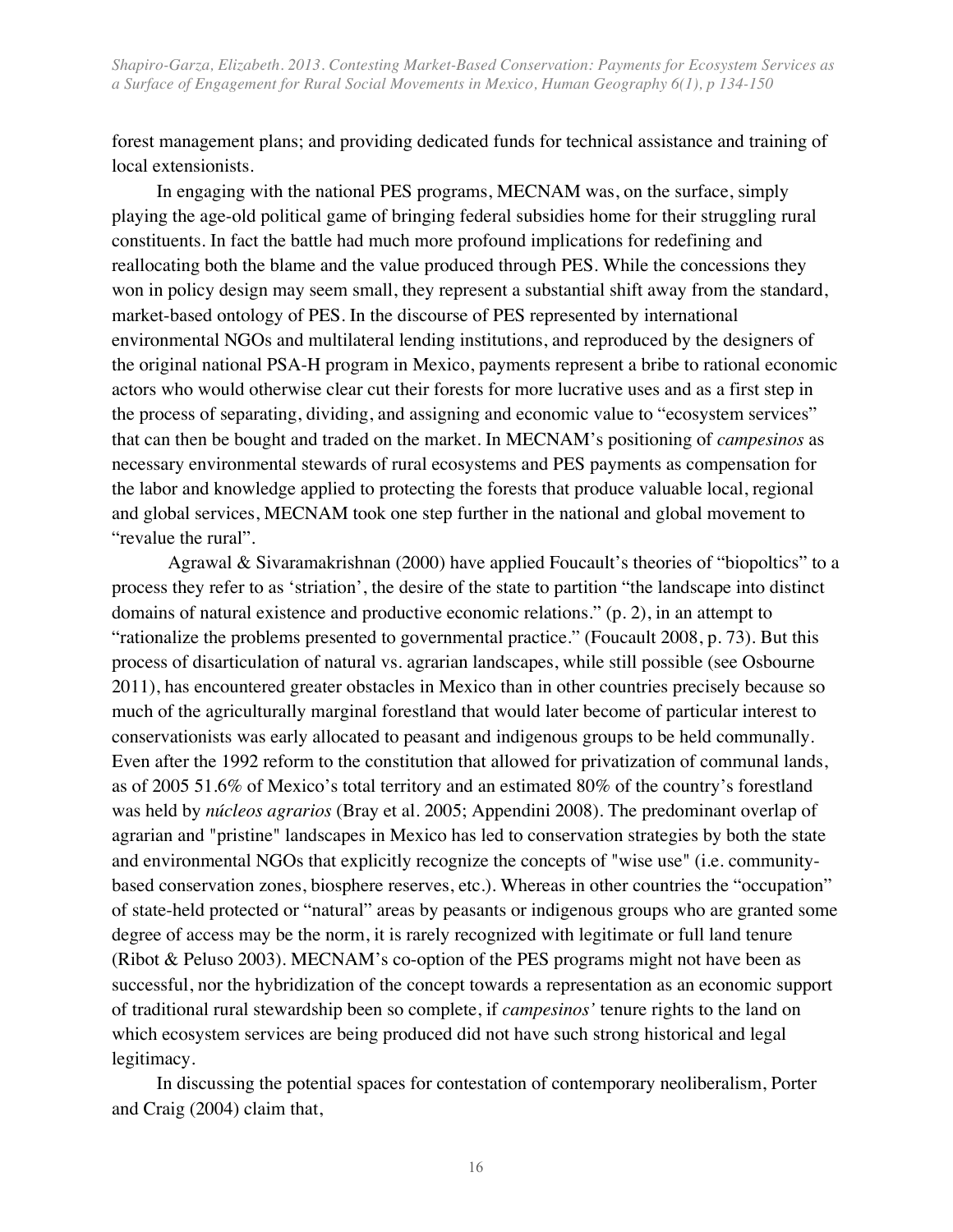"Political activism matters, and spectacular street protest has certainly had an effect: but the costs of this kind of self-exclusion are specifically what this system is designed to raise. The alternative, clearly popular with third sector organizations and community groups, is to work 'included' within the system… to exploit the small openings made by participatory rhetoric and the ongoing need for popular legitimation." (Porter & Craig 2004, p 417).

What becomes apparent from the history of the PSA-CABSA program is that the MECNAM members who pushed for a reformed PES program have employed both of these methods with some success, finding the program a "useful surface of engagement" (Escobar 1999, p 13) to assert the relevance and value of *campesino* environmental stewardship to the federal state and contest the basic premises on which market-based environmentalism is built: the definition of nature as separate from its cultural production and its divisibility into economic units that can be valued, sold and traded. Instead of choosing radical activism vs. working from the inside, these actors used both techniques with some success. It was the "spectacular street protest" and resulting negotiations in 2003 that pushed the Fox administration to form the second PES program and allow MECNAM representatives on the design committee. That, after two years, they were eventually denied voting rights and relegated to a World Bank-led advisory committee would seem to suggest that these rural radicals had been pacified with promises of "participation" only to be excluded from any position of power or influence. I would claim, however, that this particular "opening" for contestation was not "small", but that real and substantive changes in policy and perception were brought about through their participation. Though the MECNAM coalition was eventually to fracture, their representatives on the PSA-CABSA committee and the organizations and constituencies they represent continue to participate in both the radical political activism and to work with and even within the Mexican government at various levels.

Josefina Aranda of the coffee association CEPCO, one of the leaders instrumental in putting PES on the agenda of MECNAM, has said, "There are huge contradictions between the perspective of the neoliberals who promote [PES] programs from the World Bank, etc., and those of us from the Mexican countryside. The fact that we were both interested in developing payment for environmental service programs was just a lucky convergence of interest." (Interview November 30, 2005). What remains to be seen is just how "lucky" this convergence of interests will be for the rural communities of Mexico.

## **REFERENCES**

Acuña Rodarte, O., T. Wise, et al. (2003). Toward and equitable, inclusive and sustainable agricultre: Mexico's basic grains producers unite. Confronting Globalization: Economic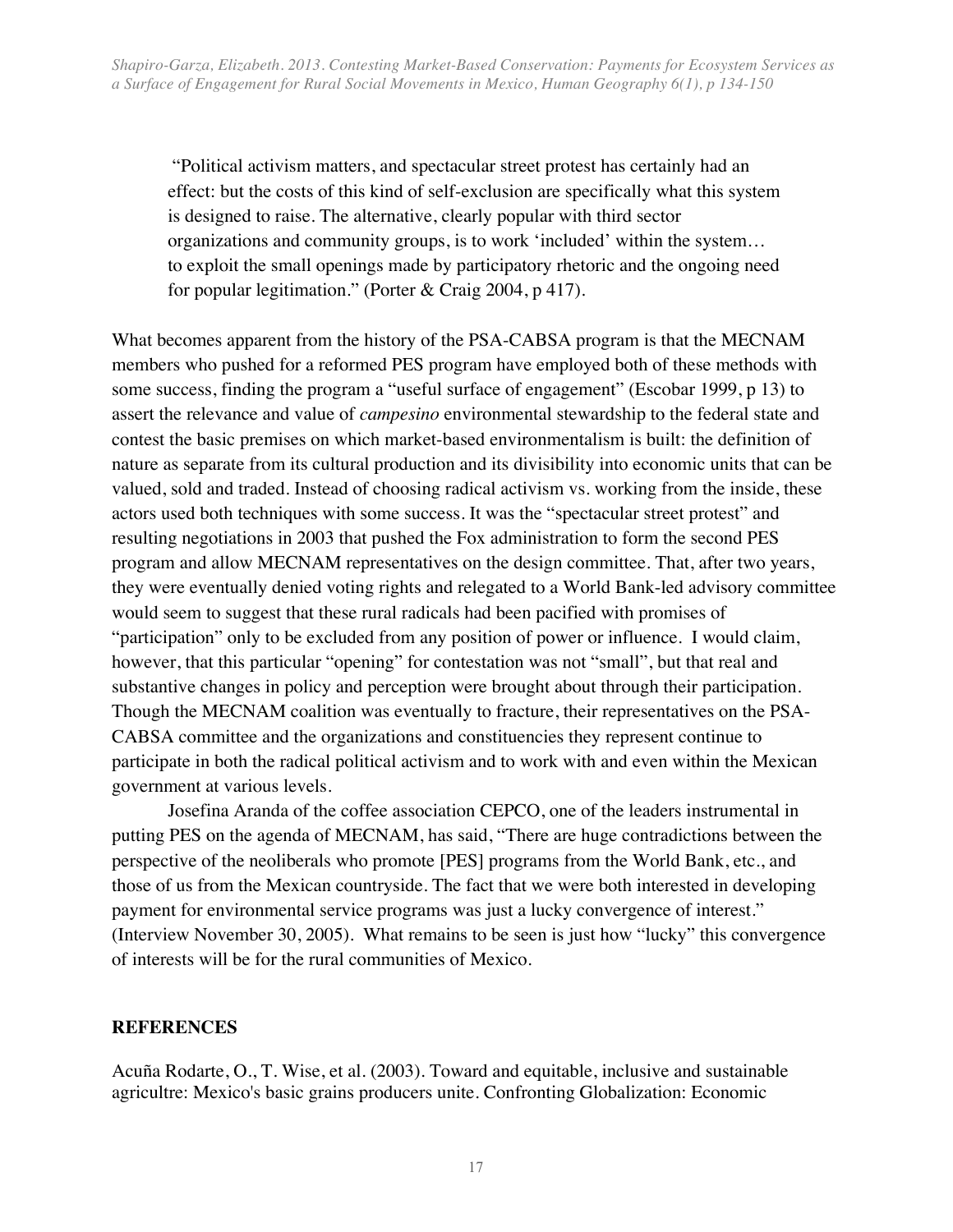Integration and Popular Resistance in Mexico. Anonymous. Bloomfield, Connecticut, USA, Kumarian Press, Inc.: 129-148.

Adler Hellman, J. (2008). Mexican popular movements, clientalism, and the process of democratization. Latin American Social Movements in the Twenty-First Century. R. Stahler-Sholk, H. E. Vanden and G. D. Kuecker. Lanham, MD, USA, Rowman & LIttlefield Publishers, Ltd.

Agrawal, A. and K. Sivaramakrishnan (2000). Introduction: Agrarian environments. Agrarian Environments: Resources, Representation and Rule in India. Anonymous. Durham, North Carolina, USA, Duke University Press. 1st: 1-22.

Alix-Garcia, J. M., A. de Janvry, et al. (2005). "An assessment of Mexico's payment for environmental services program." Retrieved August 12, 2007, 2007, from ftp://ftp.fao.org/es/ESA/Roa/pdf/aug05-env\_mexico.pdf.

Alix-Garcia, J. M., E. N. Shapiro, et al. (2012). "Forest conservation and slippage: Evidence from Mexico's national payments for ecosystem services program." Land Economics 88(4): 613- 638.

Almeida, P. D. (2007). "Defensive mobilization: Popular movements against economic adjustment policies in Latin America." Latin American Perspectives 34(3): 123-139.

Appendini, K. (2008). Interpreting property rights from below: The case of the PROCEDE program, Mexico. New Latin American Development Strategies in a Changing International and Political Context, Aalborg University, Aalborg, Denmark.

Aranda Bezaury, J. (2003). Peasant farmers in a global economy: the State Coalition of Coffee Producers of Oaxaca. Confronting Globalization: Economic Integration and Popular Resistance in Mexico. T. Wise, H. Salazar and L. Carlsen. Bloomfield, Connecticut, USA, Kumarian Press, Inc.: 149-170.

Bakker, K. (2007). "The "commons" versus the "commodity": Alter-globalization, antiprivatization and the human right to water in the global south." Antipode 39(3): 430-455.

Baletti, B., T. Johnson, et al. (2008). "Late mobilization: Transnational peasant networks and grassroots organizing in Brazil and South Africa." The Journal of Agrarian Change 8(2-3): 290- 314.

Bartra, A. and G. Otero (2005). Indian peasant movements in Mexico: The struggle for land, autonomy and democracy. Reclaiming the Land. S. Moyo and P. Yeros. London, UK, Zed Books: 383-410.

Bennett, M. T. (2008). "China's sloping land conversion program: Institutional innovation or business as usual?" Ecological Economics 65: 699-711.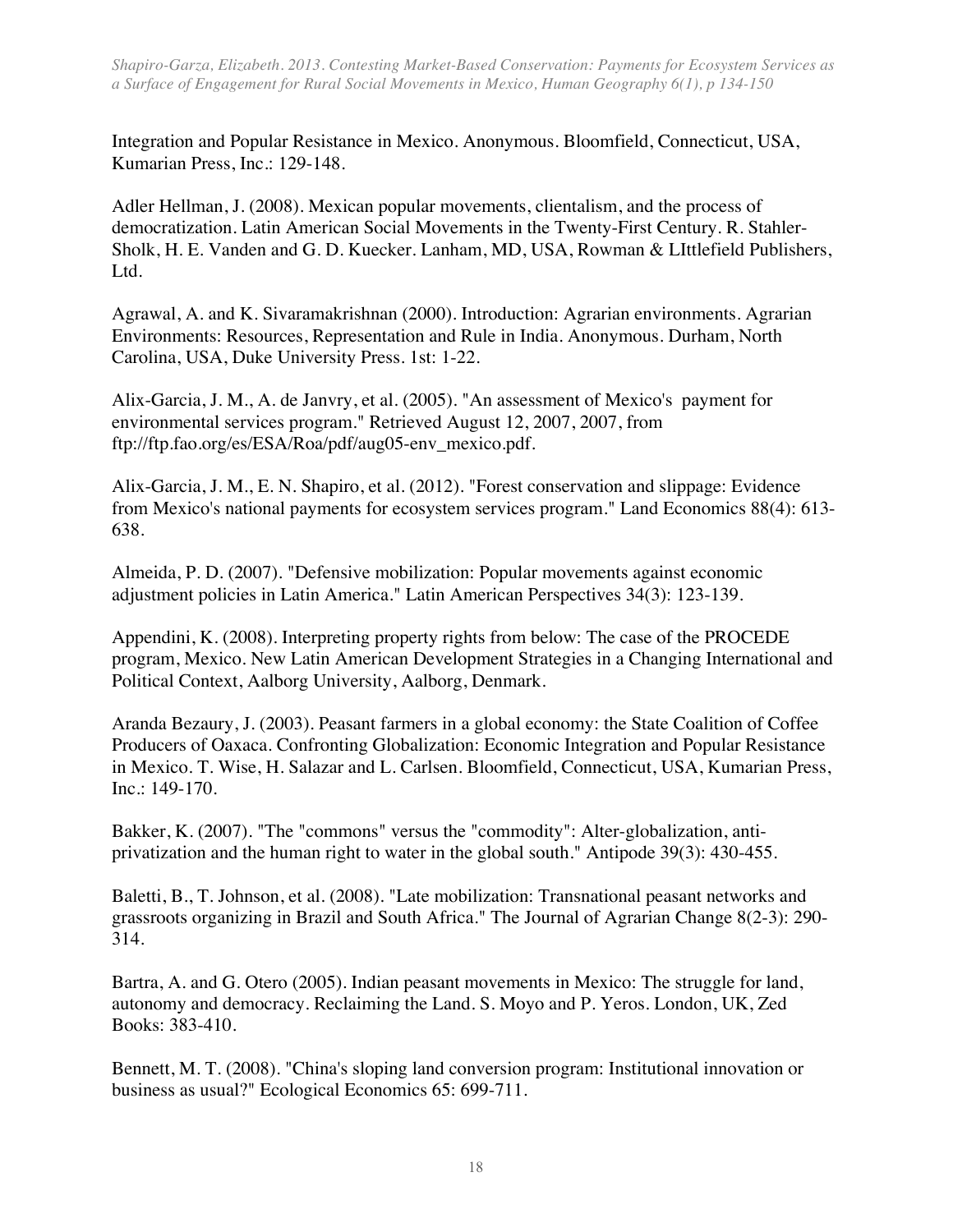Bobrow-Strain, A. (2004). "(Dis)accords: The politics of market-assisted land reforms in Chiapas, Mexico." World Development 32(6): 887-903.

Borras Jr., S. M. 2012. Agrarian change and peasant studies: changes, continuities and challenges - an introduction. *Journal of Peasant Studies* 36 (1):5-31.

Bray, D. B. (1997). La reconstrucción permanente de la naturaleza: Organizaciones campesinas y desarollo popular sustentable. Semillas para el Cambio en el Campo: Medio Ambiente, Mercados y Organizaciones Campesina. L. Paré, D. B. Bray, J. Burstein and S. Martínez. Mexico City, D.F., Mexico, Universidad Nacional Autónoma de México.

Bray, D. B., L. Merino-Pérez, et al. (2005). The Community Forest of Mexico: Managing for Sustainable Landscapes. Austin, Texas, USA, University of Texas Press.

Brown, K. and E. Corbera (2003). "Exploring equity and sustainable development in the new carbon economy." Climate Policy 3: S41-S56.

Burstein, J., G. Chapela y Mendoza, et al. (2002). Pago por Servicios Ambientales y Comunidades Rurales: Contexto, Experiencias y Lecciones de México. Pago por Servicios Ambientales en las Américas. H. Rosa: 1-51.

Carlsen, L. (2003). The Mexican farmer's movement: exposing the myths of free trade. Montevideo, Uruguay, Third World Institure. 2004: 7.

CMDMIRP (2004, September 7, 2007). "Manifesto de Xochimilco." Retrieved July 2, 2009, from http://www.cedrssa.gob.mx/?doc=453.

Cobo, R. and A. L. González Fernández (2004). El Nuevo Movimiento Campesino Mexicano. Coyoacán, DF, Mexico, Fundación Heberto Castillo Martínez, A.C.

Collier, G. A. and E. Lowery Quaratiello (1994). Basta! Land and the Zapatista Rebellion in Chiapas. Oakland, California, USA, The Institute for Food and Development Policy.

CONAFOR (2002). "Programa Estratégia Forestal para México 2025." Retrieved July 5, 2009, from http://www.conafor.gob.mx/portal/docs/subsecciones/normateca/PEF\_2025.pdf.

CONAFOR (2006). Reglas de Operación de los Programas de Desarollo Forestal de la Comisión Nacional Forestal: Apoyos por Concepto de Servicios Ambientales C. G. d. P. y. Productividad, CONAFOR: 1-34.

CONAFOR (2007). Estrategia para el Desarollo de Mercados de Servicios Ambientales. C. G. d. P. y. P. G. d. S. A. d. Bosque, CONAFOR: 1-68.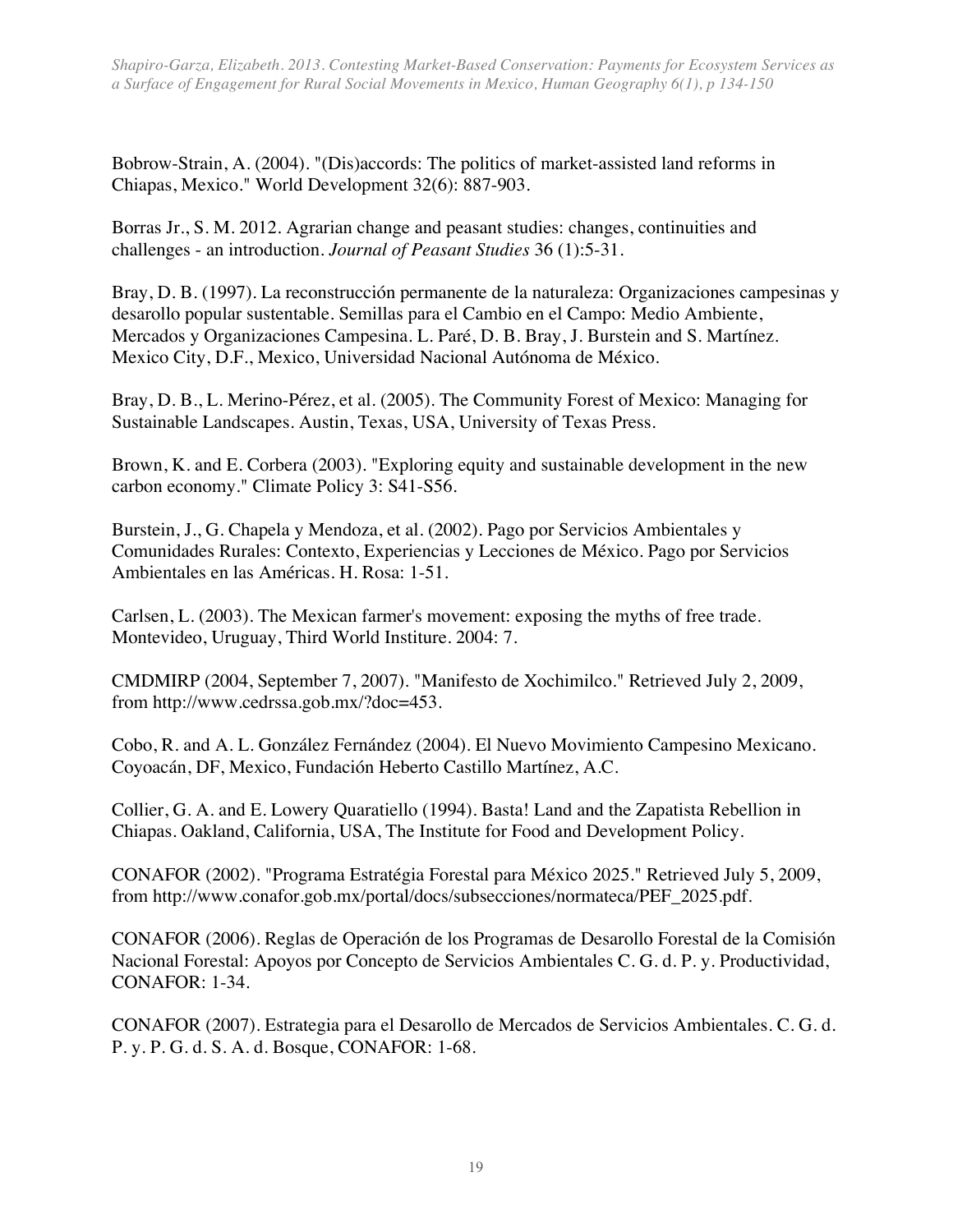CONAFOR (2012). Payments for ecosystem services in México. Ecosystem Services Working Group. P. Bauche Petersen. Duke University.

Deere, C. D. and F. S. Royce (2009). Introduction: The rise and impact of national and transnational rural social movments in Latin America. Rural Social Movements in Latin America: Organizing for Sustainable Livelihoods. C. D. Deere and F. S. Royce. Gainsville, FL, USA, University of Florida Press: 1-32.

Diario-Oficial-de-la-Federación (2003). Acuerdo Nacional para el Campo: Por el Desarrollo de la Sociedad Rural y la Soberanía y Seguridad Alimentarias. D. Oficial, SIEMEXICO.

Escobar, A. and S. Alvarez (1992). The Making of Social Movements in Latin America: Identity, Strategy and Democracy. Boulder, CO, USA, Westview Press.

Escobar, A., E. Bergland, et al. (1999). "Steps to an antiessentialist political ecology (and comments and replies)." Current Anthropology 40(1): 1-30.

Foucault, M. (2008). The Birth of Biopolitics: Lectures and the College de France, 1978-79. New York, NY, USA, Palgrave Macmillan.

Fox, J. (2007). Accountability Politics: Power and Voice in Rural Mexico. Oxford, UK, Oxford University Press.

Hardy Raskovan, C. (1984). El Estado y los Campesinos: La Confederación Nacional Campesina (CNC) Mexico City, DF, Mexico, Editorial Nueva Imagen.

Harvey, N. (2001). The political nature of identities, borders and orders: Discourse and strategy in the Zapatista rebellion. Borderlines #18: Identities, Borders, Orders: Rethinking International Relations Theory. M. Albert, D. Jacobson and Y. Lapid. Minneapolis, MN, USA, University of Minnesota Press: 349.

Harvey, N. (2005). Zapatismo y sustentabilidad. La Jornada. Mexico City, Mexico.

Hellman, J. A. (1994). "Mexican popular movements, clientelism, and the process of democratization." Latin American Perspectives 21(2): 124-142.

Karriem, A. (2009). "The rise and transformation of the Brazilian landless movement into a counter-hegemonic political actor: A Gramscian analysis." Geoforum 40: 316-325.

L'Hospitalet, C. d. S. d. (2003). "El campo no aguanta más." Chichigua 5: 4-. Entrevista al mexicano Alberto Gómez Flores, de visita en nuestro país invitado por las ONGs catalanas, para presentar su campaña de Soberanía Alimentaria. Alberto Gómez es presidente de la UNORCA Unión Nacional de Organizaciones Regionales Campesinas Autónomas de México-, y representante delmMovimiento mejicano "El campo no aguanta más".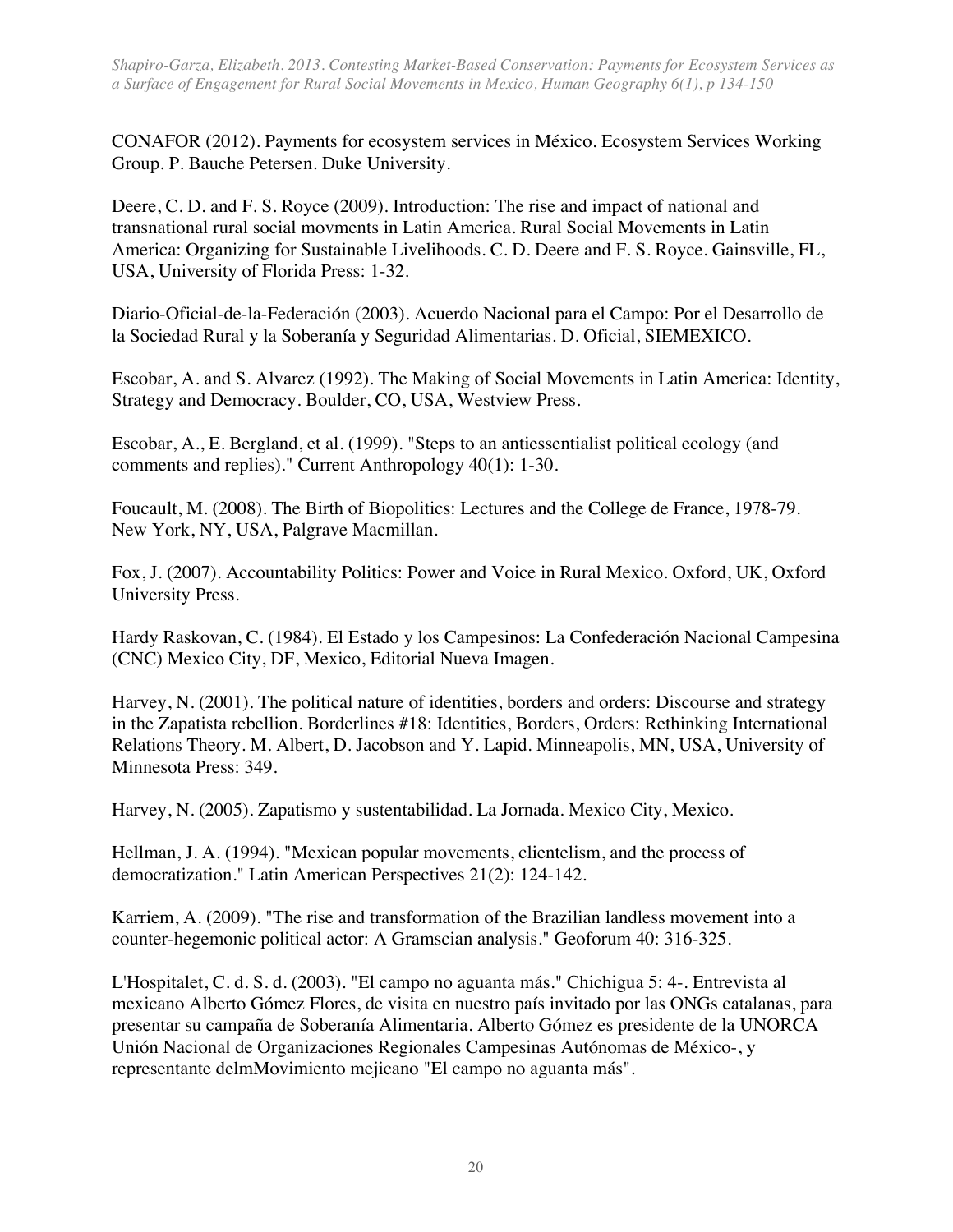La Botz, D. (1995). Democracy in Mexico: Peasant Rebellion and Political Reform. Boston, MA, USA, South End Press.

Leff, E. (1998). Saber Ambiental: Sustentabilidad, Racionalidad, Complejidad, Poder. Coyoacán, DF, Mexico, Siglo XXI Editores.

Leff, E. (2010). "Imaginarios sociales y sustentabilidad." Cultura y Representaciones Sociales 5(9): 42-121.

Leff, E., A. Argueta, et al. (2002). Más allá del desarrollo sustenible: La construcción de una racionalidad ambiental para la sustenabilidad: Una visión desde América Latina. La Transición hacia el Desarrollo Sustentable: Perspectivas de América Latina y el Caribe. E. Leff, E. Ezcurra, I. Pisanty and P. Romero Lankao. Mexico City, Mexico, Instituto Nacional de Ecología.

Lindeman (2006). "UNORCA and the financial dependence of producer organizations." Land Reform 2: 44-83.

Mackinlay, H. and H. C. de Gramont (1996). La CNC y el nuevo movimiento campesino (1989- 1994). Neoliberalismo y Organizacion Social en el Campo Mexicano. Anonymous. Distrito Federal, Mexico, Plaza y Valdes: 165-238.

Marielle, C. and J. Aguilar (2003). Propuestas para valorar la función ambiental de la agricultura campesina. Mexico City, DF, Mexico, Groupo de Estudios Ambientales, A.C. (GEA): 6.

McMichael, P. 2006. Reframing development: Global peasant movements and the new agrarian question. *Canadian Journal of Development Studies* 27 (471-483).

McMichael, P. (2008). "Peasants make their own history, but not just as they please..." Journal of Agrarian Change 8(2/3): 205-228.

Merino Pérez, L., A. González, et al. (2004). El programa de pago por servicios ambientales hidrológicos: Revisión crítica y propuestas de modificación. Mexico City, Mexico, Consejo Civil Mexicano para la Silvicultura Sostenible, A.C.: 1-28.

Moyo, S. and P. Yeros (2005). The resurgence of rural movements under neoliberalism. Reclaiming the Land. S. Moyo and P. Yeros. London, UK, Zen Books.

Muñoz Piña, C., A. Guevara, et al. (2008). "Paying for the hydrological services of Mexico's forests: Analysis, negotiations and results." Ecological Economics 65: 725-736.

Muttoo Osbourne, T. (2011). "Carbon forestry and agrarian change: access and land control in a Mexican rainforest." Journal of Peasant Studies 38(4): 859-883.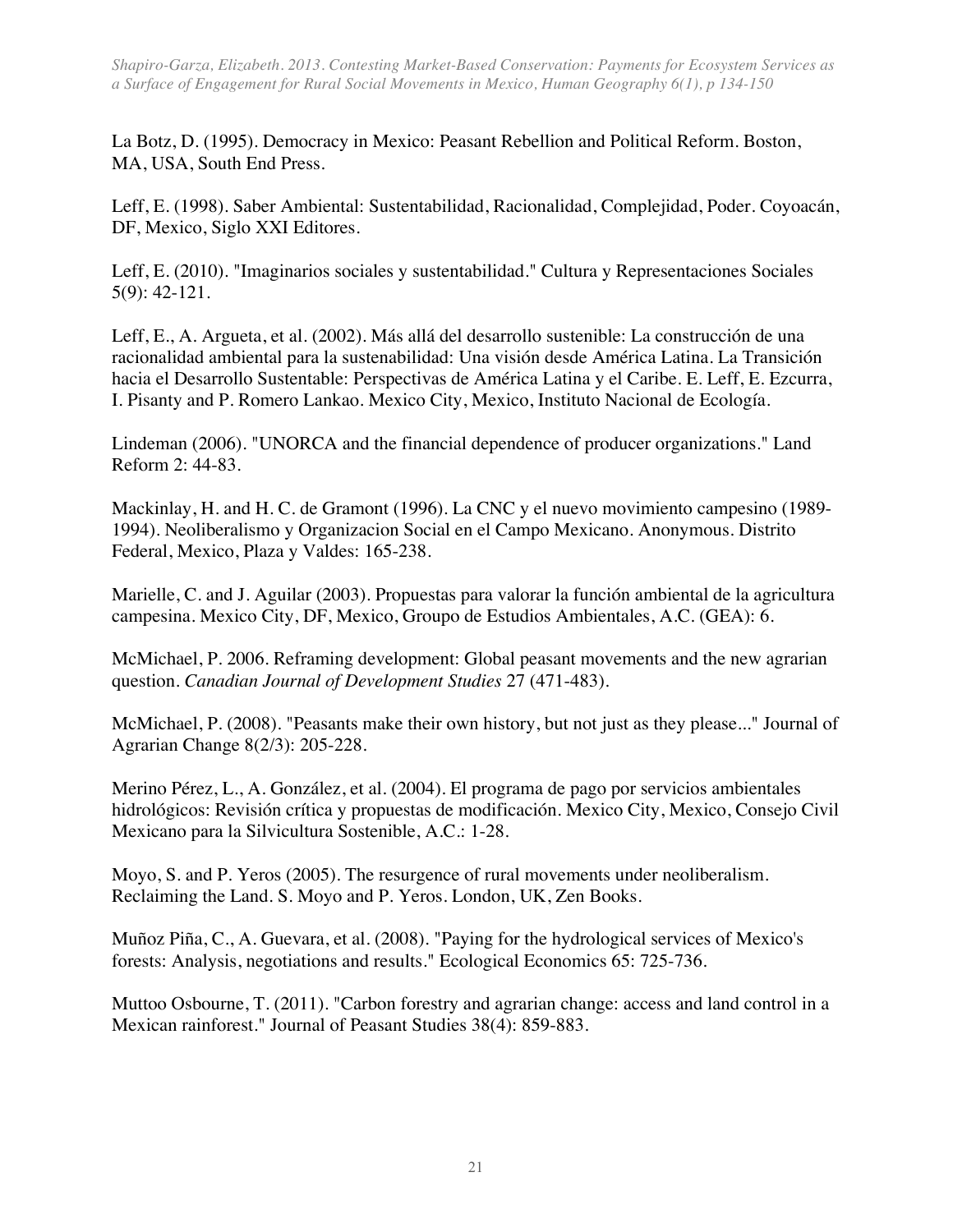Peluso, N. L. (2007). Enclosure and privatization of neoliberal environments. Neoliberal Environments: False Promises and Unnatural Consequences. N. Heynen, J. McCarthy, S. Prudham and P. Robbins. New York, NY, USA, Routledge: 298.

Peluso, N. L., S. Afiff, et al. (2008). "Claiming the grounds for reform: Agrarian and environmental movements in Indonesia." Journal of Agarian Change 8(2): 377-407.

Pérez, M., C. Gómez, et al. (2008). Se agotan tiempos para el dialogo: campesinos. La Jornada. Mexico City, DF, Mexico: 1-2.

Pickard, M. (2004) Los efectos del Tratado de Libre Comercio de Norteamerica (TLCAN) sobre el desarrollo rural.

Porter, D. and D. Craig (2004). "The third way and the third world: Poverty reduction and social inclusion in the rise of 'inclusive' liberalism." Review of International Political Economy 11(2): 387-423.

Puricelli, S. (2008). Contradicciones y aportes del movimiento El Campo No Aguanta Más (2002-2004). Desafios de la Sociedad Rural a Despuntar el Siglo XXI: Economía y Política. I. L. Acosta Reveles. Zacatecas, Zac., Mexico, Universidad Autónoma de Zacatecas: 103-130.

Quintana, R. D. (2004). "El Campo No Aguant Más! Una apuesta hacia la construcción de una política pública incluyente para el México rural." El Cotidiano 19(24): 57-63.

Ribot, J. and N. L. Peluso (2003). "A theory of access." Rural Sociology 68(2): 153-181.

Rocheleau, D. E. (2008). "Political ecology in the key of policy: From chains of explanation to webs of relation." Geoforum 39: 716-727.

Sánchez Albarrán, A. (2007). El Campo No Aguanta Más. Mexico City, DF, Mexico, Universidad Autonoma Metropolitana Zacapotzalco.

Sanchez-Azofeifa, A., A. Pfaff, et al. (2007). "Costa Rica's pyament for environmental services program: Intention, implementation, and impact." Conservation Biology 21(5): 1165-1173.

Scott, D. and C. Barnett (2009). "Something in the air: Civic science and contentious environmental politics in pos-apartheid South Africa." Geoforum 40: 373-382.

Shapiro-Garza, E. 2013. "Contesting the market-based nature of Mexico's national payments for ecosystem services programs: Four sites of articulation and hybridization." Geoforum.

Sheridan, T. E. (1988). Where the Dove Calls: The Political Ecology of a Peasant Corporate Community in Northern Mexico. Tucson, AZ, USA, University of Arizona Press.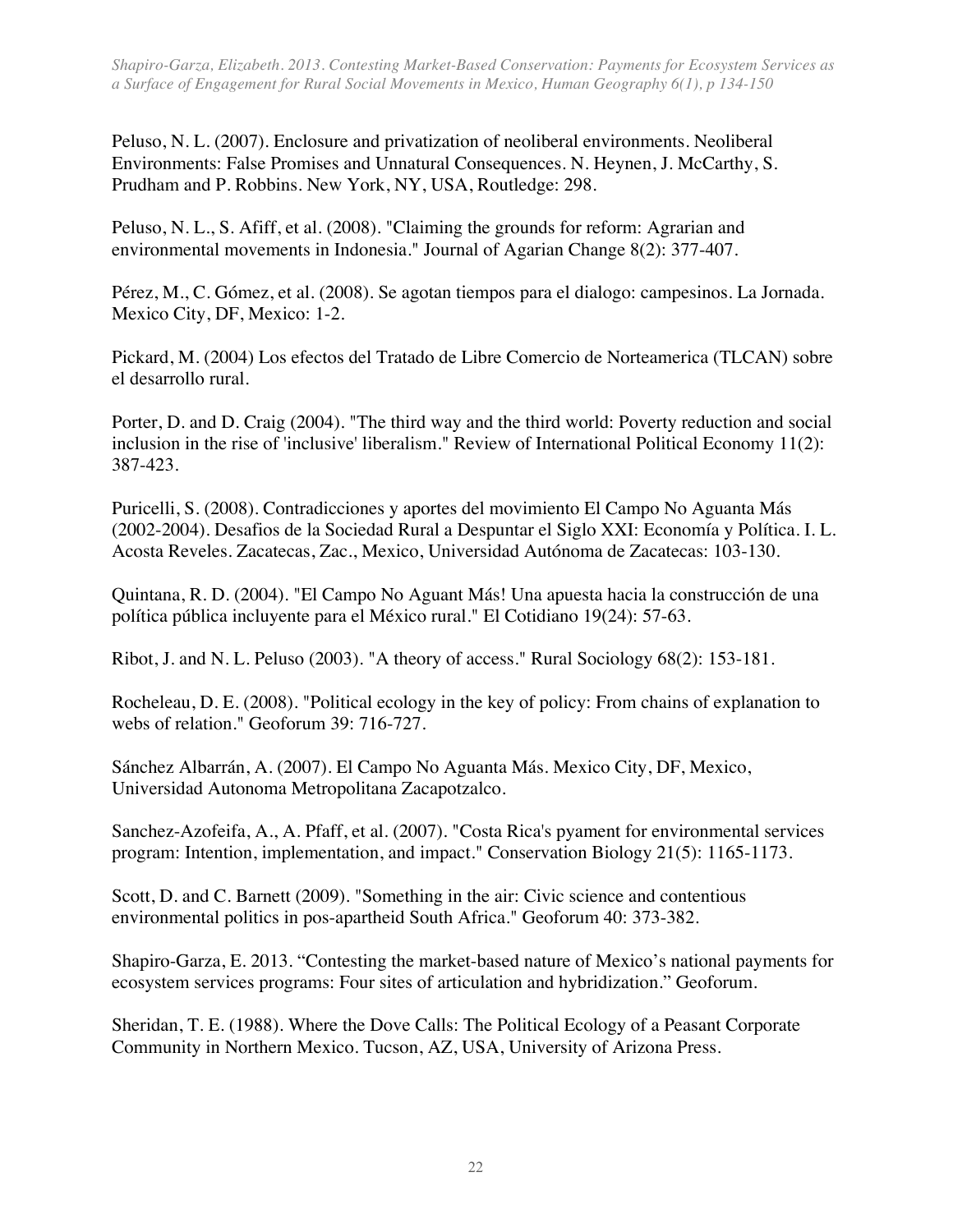Simonian, L. (1995). Defending the Land of the Jaguar. Austin, TX, USA, University of Texas Press.

Stahler-Sholk, R., H. E. Vanden, et al. (2008). Introduction. Latin American Social Movements in the Twenty-First Century. R. Stahler-Sholk, H. E. Vanden and G. D. Kuecker. Lanham, MD, USA, Rowman & Littlefield Publishers, Ltd.

Stolle-McAllister, J. (2005). Mexican Social Movements and the Transition to Democracy. Jefferson, NC, USA, McFarland and Company, Inc.

Strawn, K. D. (2009). "Contemporary research on social movements and protest in Latin America: Promoting democracy, resisting neoliberalism, and many themes in between." Sociology Compass 3/4: 644-657.

Toledo, V. M. (2006). Ecología, Espiritualidad, Naturaleza. Morelia, Mexico, Jitanjáfora Ediciones.

Toledo, V. M. (2009). Ecología política, sustentabilidad y poder social en Latinoamérica. La Jornada. Mexico City, DF, Mexico.

UNORCA (2002) La Unión Nacional de Organizaciones Regionales Campesinas Autónomas (UNORCA), se opone al desalojo de la población campesina e indígena asentada en la región de Montes Azules, Chiapas.

UNORCA (2007). "UNORCA's Social Movements." Retrieved July 31, 2007, from http://www.unorca.org.mx/ingles/movementactivities.htm

UNORCA (2009). Reafirmamos nuestra autonomía y reforzamos la lucha contra la desigualdad. XI Asemblea Nacional de Delegados y Representantes, Mexico City, DF, Mexico, La Unión Nacional de Organizaciones Regionales Campesinas Autónomas (UNORCA).

Wittman, H. (2009). "Reframing agrarian citizenship: Land, life and power in Brazil." Journal of Rural Studies 25: 120-130.

Wolford, W. (2007). "Land reform in the time of neoliberalism: A many-splendored thing." Antipode 39(3): 550-570.

Wolford, W. (2009). "Everyday forms of political expression." The Journal of Peasant Studies 36(2): 411-415.

World-Bank (2007). "Current World Bank projects with PES components." Retrieved August 31, 2007, from

http://web.worldbank.org/WBSITE/EXTERNAL/TOPICS/ENVIRONMENT/EXTEEI/0,,conten tMDK:20487983~menuPK:1187844~pagePK:210058~piPK:210062~theSitePK:408050,00.html